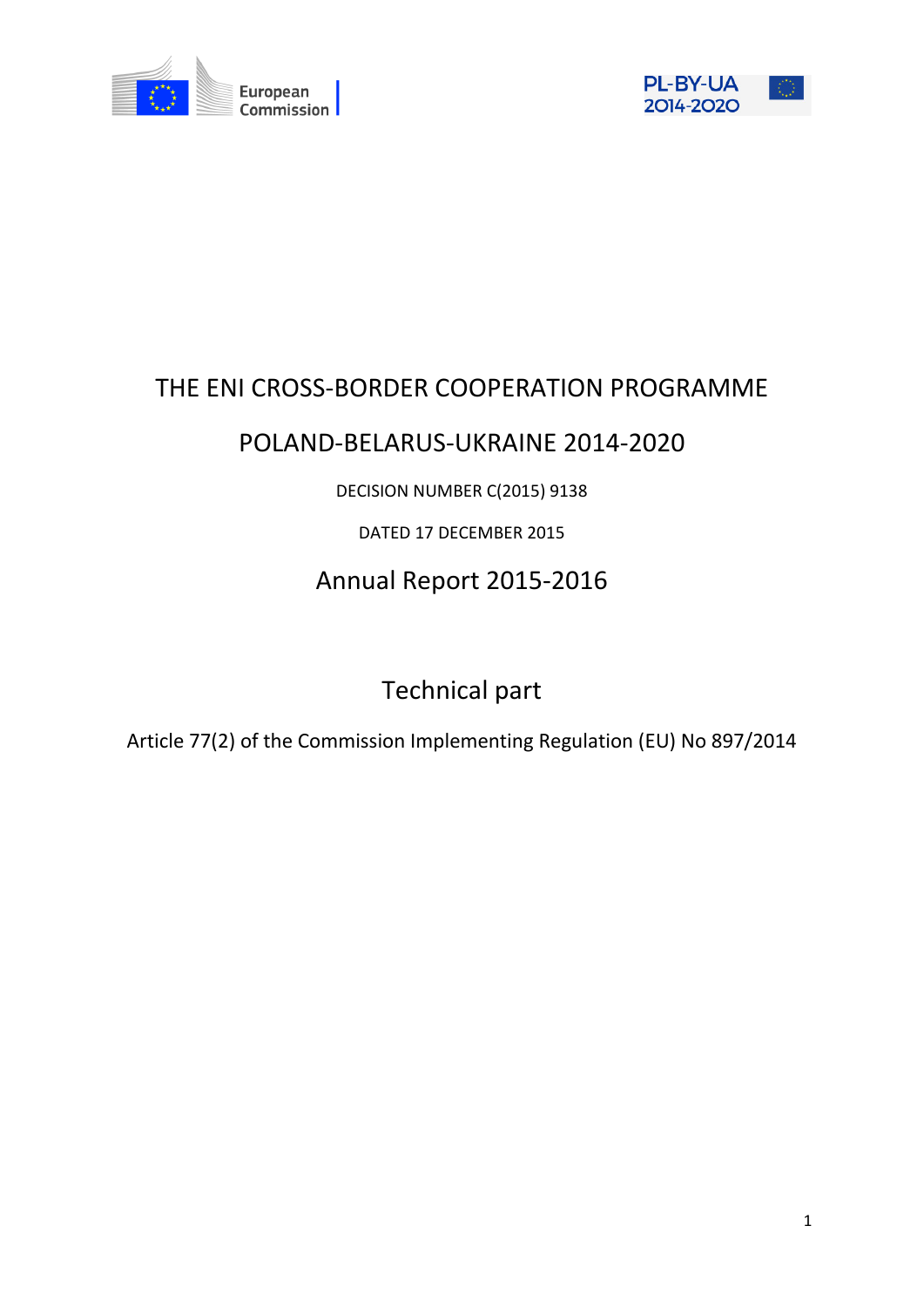



# **1. IDENTIFICATION**

| <b>Managing Authority</b>                | Ministry of Economic Development of the Republic of   |
|------------------------------------------|-------------------------------------------------------|
|                                          | Poland, Territorial Cooperation Department            |
| Head of the MA                           | Name: Anita Ryng                                      |
|                                          | Title: Director of Territorial Cooperation Department |
|                                          | Tel. Number: +48 22 273 81 50                         |
|                                          | Email: sekretariatDWT@mr.gov.pl                       |
| <b>Contact Person</b>                    | Name: Rafał Baliński                                  |
|                                          | Title: Deputy Director of Territorial Cooperation     |
|                                          | Department                                            |
|                                          | Tel. number: +48 22 273 81 53                         |
|                                          | Email: Rafal.Balinski@mr.gov.pl                       |
| <b>Reporting Period</b>                  | From 17.12.15 to 30.06.16                             |
| Date of approval by the Joint Monitoring | 13.03.2017                                            |
| Committee                                |                                                       |

## **2. KEEP DATABASE[1](#page-1-0)**

Not applicable, no projects selected in the Programme in the reporting period.

#### **3. OVERVIEW OF THE IMPLEMENTATION OF THE PROGRAMME**

#### **3.1 Executive summary**

The main achievement of Programme implementation during the reporting period was setting up of the JMC in line with art. 21 of the IR. The first meeting of the JMC took place in Rzeszów, Poland on March 23<sup>rd</sup>, 2016. During this meeting the JMC approved its Rules of Procedures, the major assumptions to the Calls for Proposals (CfP) and decided to establish a Working Group for preparation of the application pack for the 1<sup>st</sup> CfP and Large Infrastructure Projects (LIPs).

#### **3.2 Progress achieved in implementing the Programme and its Priorities**

Not applicable, no projects selected in the Programme in the reporting period.

<span id="page-1-0"></span> $1$  A limited number of statistics are requested from you in this report based on the assumption that most data are available in the KEEP database - hence the importance of maintaining KEEP up to date. <http://www.keep.eu/keep/>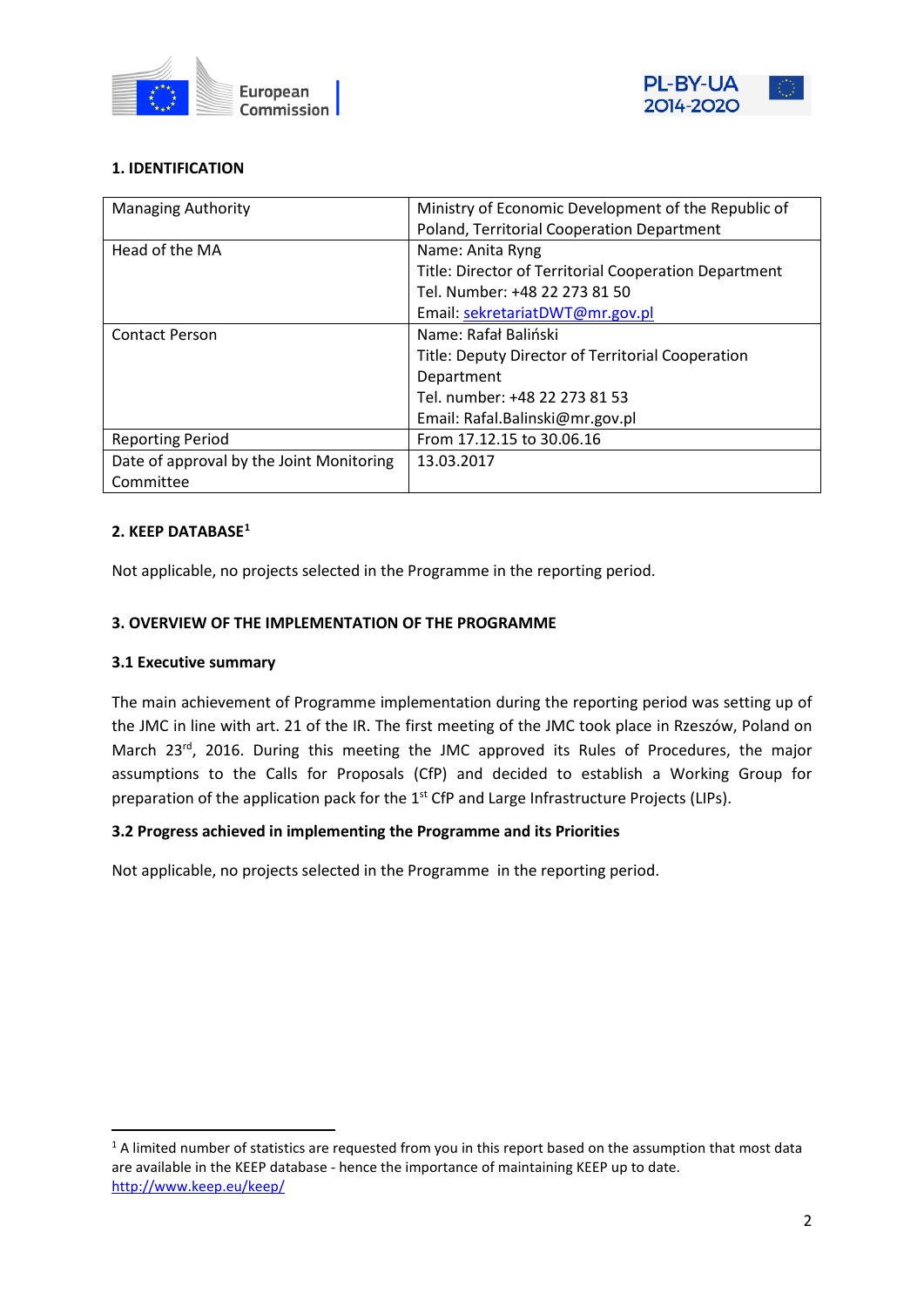



# **Results and outputs by thematic objective and priority**

# **TO Heritage – Promotion of local culture and preservation of historical heritage**

## **Priority: Promotion of local culture and history**

| <b>Expected</b><br>results*                  | <b>Result</b><br><b>Indicators</b><br>$(RI)^*$   | <b>RI</b><br>units* | <b>RI Baselines*</b><br><b>RI Targets*</b> | RI[1 <sup>st</sup> ]<br>measure]** | RI [2 <sup>nd</sup> ]<br>measure]** | <b>RI</b> [final<br>measure]** |
|----------------------------------------------|--------------------------------------------------|---------------------|--------------------------------------------|------------------------------------|-------------------------------------|--------------------------------|
| Increased<br>number of<br>visitors of the    | Increased<br>number of<br>visitors of            |                     | 0,00                                       |                                    |                                     |                                |
| historical<br>heritage and<br>cultural sites | the historical<br>heritage and<br>cultural sites | [%]                 | 16,60                                      | 0,00                               | 0,00                                | 0,00                           |

**\* as specified in the JOP or as measured before the 1st call for proposals**

**\*\* to be provided if available and in any case in the final report**

# **Priority: Promotion and preservation of natural heritage**

| <b>Expected</b><br>results*               | Result<br><b>Indicators</b><br>$(RI)^*$ | <b>RI</b><br>units* | <b>RI Baselines*</b><br>RI Targets* | RI[1 <sup>st</sup> ]<br>measure]** | $RI$ $[2^{nd}$<br>measure]** | <b>RI</b> [final<br>measure]** |
|-------------------------------------------|-----------------------------------------|---------------------|-------------------------------------|------------------------------------|------------------------------|--------------------------------|
| Increased<br>number of<br>visitors of the | Increased<br>number of<br>visitors of   | [%]                 | 0,00                                | 0,00                               | 0,00                         | 0,00                           |
| natural<br>heritage sites                 | the natural<br>heritage sites           |                     | 13,10                               |                                    |                              |                                |

**\* as specified in the JOP or as measured before the 1st call for proposals**

**\*\* to be provided if available and in any case in the final report**

| <b>Result</b><br>Indicators (RI)*                       | <b>Output indicators</b><br>$(OI)^*$ (common OI to be<br>included in grey shaded<br>cells)                             | OI units*<br>OI targets*                    | ΟI<br>[cumulative<br>figure from<br>previous<br>reports] | OI [current<br>report] | OI [Total<br>cumulative<br>figure] |
|---------------------------------------------------------|------------------------------------------------------------------------------------------------------------------------|---------------------------------------------|----------------------------------------------------------|------------------------|------------------------------------|
| Increased<br>number of<br>visitors of the<br>historical | Number of improved<br>cultural and historical<br>sites as direct<br>consequence of<br>programme support<br>(ENI/CBC 7) | [cultural and<br>historical<br>sites]<br>30 | $\Omega$                                                 | 0                      | 0                                  |
| heritage and<br>cultural sites                          | Number of cross-<br>border cultural events<br>organized using ENI<br>support (ENI/CBC 8)                               | [events]<br>97                              | 0                                                        | 0                      | $\Omega$                           |
| Increased<br>number of                                  | Number of cross-<br>border events                                                                                      | [events]                                    | $\Omega$                                                 | $\Omega$               | $\Omega$                           |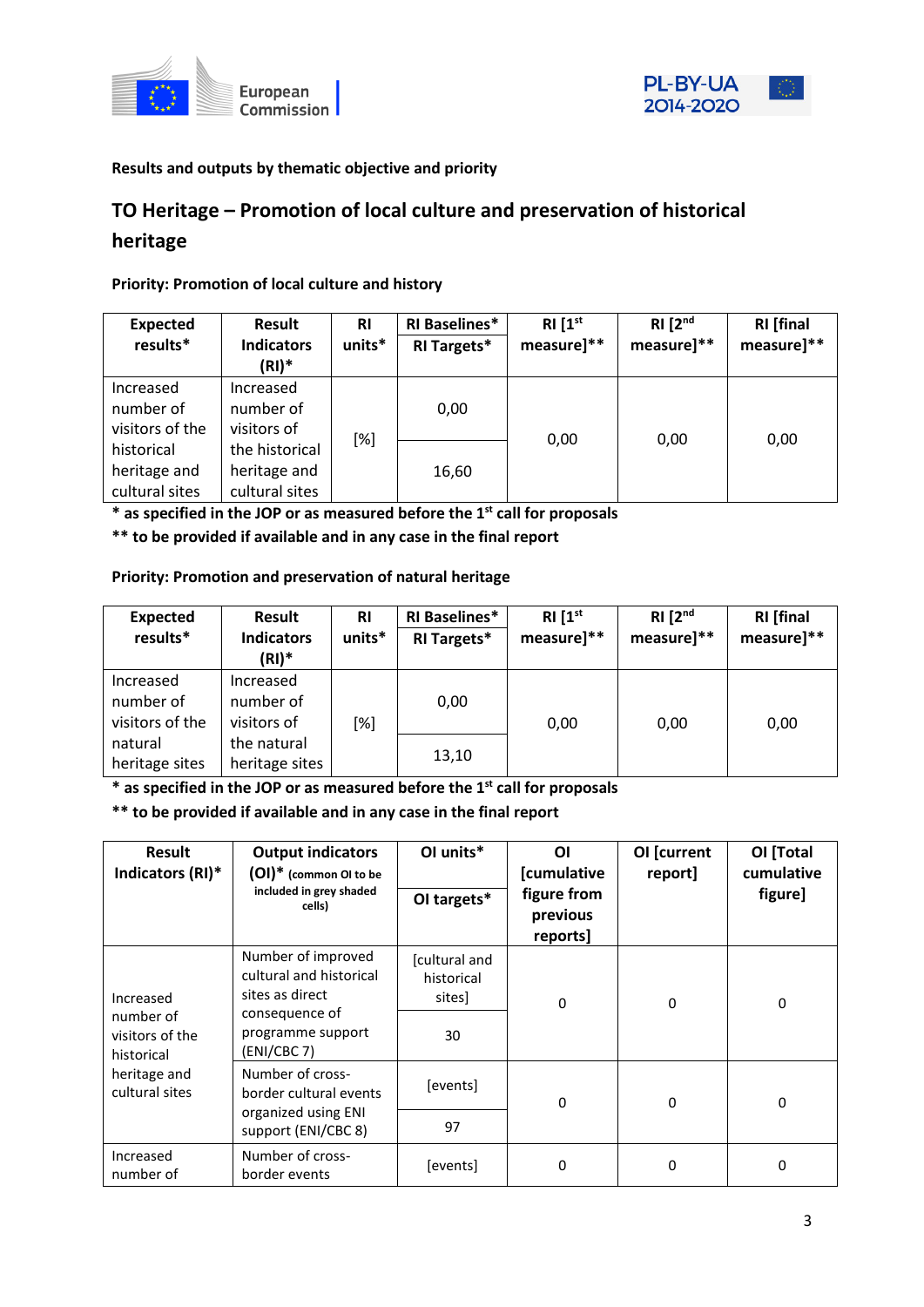



| visitors of the<br>natural heritage | organized using<br>programme support                                                | 63              |   |   |   |
|-------------------------------------|-------------------------------------------------------------------------------------|-----------------|---|---|---|
| sites                               | Number of promoted<br>and/or preserved<br>natural sites as direct<br>consequence of | [natural sites] | 0 | 0 | 0 |
|                                     | programme support                                                                   | 15              |   |   |   |
|                                     | Number of persons<br>participating in actions<br>and awareness raising              | [persons]       | 0 | 0 | 0 |
|                                     | activities promoting<br>preservation of natural<br>heritage                         | 5993            |   |   |   |

**\* as specified in the JOP**

**TO Accessibility – Improvement of accessibility to the regions, development of sustainable and climate-proof transport and communication networks and systems**

**Priority: Improvement and development of transport services and infrastructure**

| <b>Expected</b> | Result            | <b>RI</b> | <b>RI Baselines*</b> | RI [1 <sup>st</sup> ] | RI [2 <sup>nd</sup> ] | <b>RI</b> [final |
|-----------------|-------------------|-----------|----------------------|-----------------------|-----------------------|------------------|
| results*        | <b>Indicators</b> | units*    | RI Targets*          | measure]**            | measure]**            | measure]**       |
|                 | $(RI)^*$          |           |                      |                       |                       |                  |
| Decrease of     | Decrease of       |           |                      |                       |                       |                  |
| travel/transpo  | travel/transp     |           | 0,00                 |                       |                       |                  |
| rtation time in | ortation time     | [%]       |                      | 0,00                  | 0,00                  | 0,00             |
| the regions     | in the            |           |                      |                       |                       |                  |
|                 | regions           |           | 7,50                 |                       |                       |                  |

**\* as specified in the JOP or as measured before the 1st call for proposals**

**\*\* to be provided if available and in any case in the final report**

# **Priority: Development of ICT infrastructure**

| <b>Expected</b><br>results* | Result<br><b>Indicators</b><br>$(RI)^*$ | <b>RI</b><br>units*        | <b>RI Baselines*</b><br><b>RI Targets*</b> | RI[1 <sup>st</sup> ]<br>measure]** | $RI$ $[2^{nd}$<br>measure]** | <b>RI</b> [final<br>measure]** |
|-----------------------------|-----------------------------------------|----------------------------|--------------------------------------------|------------------------------------|------------------------------|--------------------------------|
| Increase in<br>usage of ICT | Increase in<br>usage of ICT             | [numb<br>er of<br>district | 0                                          | 0                                  | 0                            | 0                              |
|                             |                                         | s]                         | 18                                         |                                    |                              |                                |

**\* as specified in the JOP or as measured before the 1st call for proposals**

**\*\* to be provided if available and in any case in the final report**

| <b>Result Indicators</b> | <b>Output indicators</b>  | OI units* |                     | OI [current | OI [Total         |
|--------------------------|---------------------------|-----------|---------------------|-------------|-------------------|
| $(RI)^*$                 | $(OI)^*$ (common OI to be |           | <b>S</b> cumulative | report]     | <b>cumulative</b> |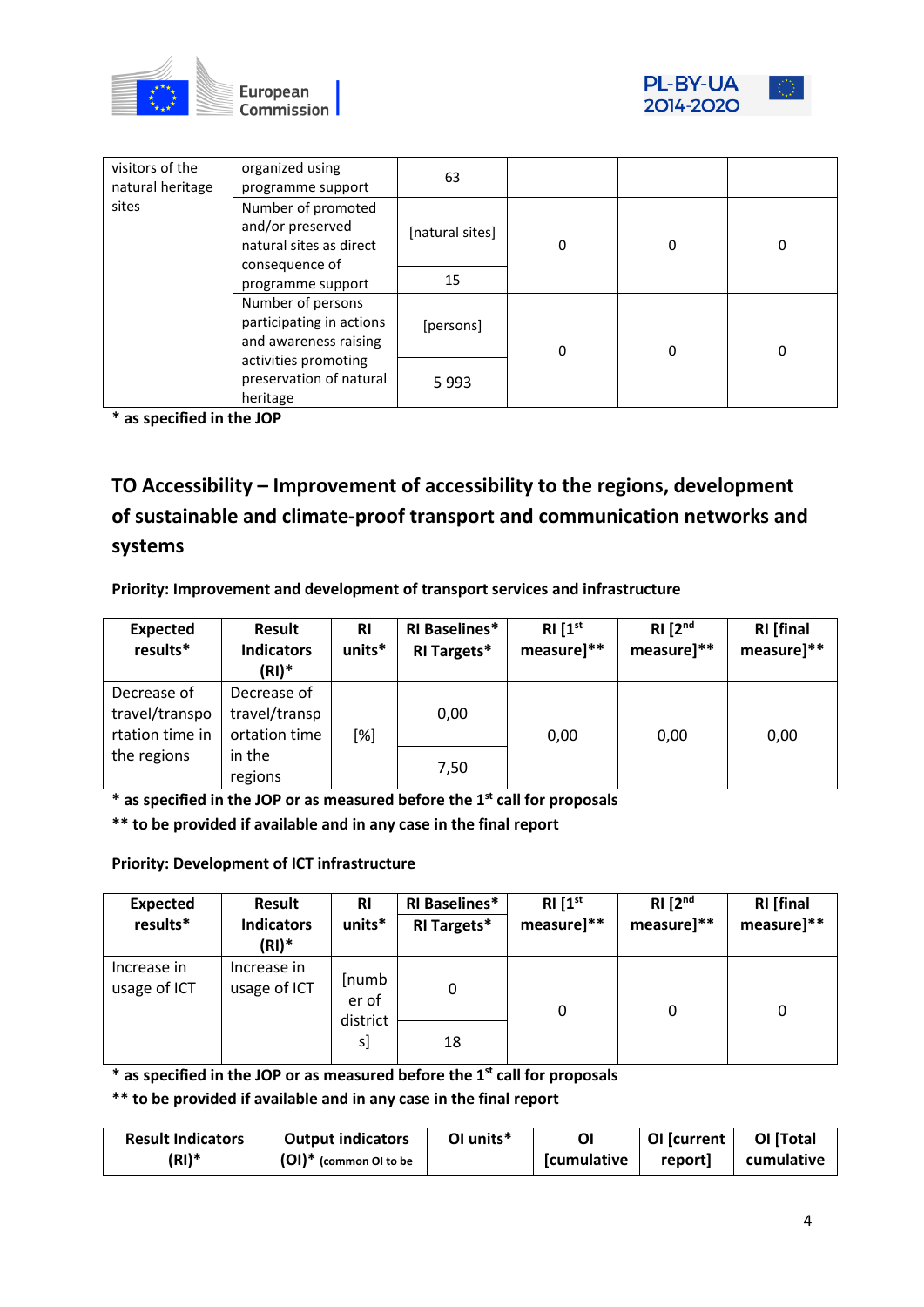



|                                                             | included in grey shaded<br>cells)                                                    | OI targets*    | figure from<br>previous<br>reports] |             | figure]     |
|-------------------------------------------------------------|--------------------------------------------------------------------------------------|----------------|-------------------------------------|-------------|-------------|
|                                                             | Total length of newly                                                                | [km]           |                                     |             |             |
|                                                             | built roads (ENI/CBC<br>26)                                                          | 5,60           | 0,00                                | 0,00        | 0,00        |
|                                                             | Total length of<br>reconstructed or                                                  | [km]           | 0,00                                | 0,00        | 0,00        |
|                                                             | upgraded roads<br>(ENI/CBC 27)                                                       | 102,90         |                                     |             |             |
| Decrease of<br>travel/transportation<br>time in the regions | Number of districts<br>benefitting from<br>modernized/created                        | [districts]    | $\pmb{0}$                           | $\mathbf 0$ | $\mathbf 0$ |
|                                                             | transport services and<br>infrastructure                                             | 28             | $\mathbf 0$                         | $\mathbf 0$ | $\mathbf 0$ |
|                                                             | Number of<br>partnerships<br>established in order to                                 | [partnerships] | $\pmb{0}$                           | 0           | 0           |
|                                                             | modernize/create the<br>environmentally<br>friendly transport<br>systems or services | 14             | $\mathbf 0$                         | $\mathbf 0$ | $\mathbf 0$ |
| Increase in usage of                                        | Number of<br>partnerships                                                            | [partnerships] | $\mathbf 0$                         | 0           | $\mathbf 0$ |
| ICT                                                         | established in order to<br>develop the ICT                                           | $\overline{7}$ |                                     |             |             |

**\* as specified in the JOP**

# **TO Security – Common challenges in the field of safety and security**

**Priority: Support to the development of health protection and social services**

| <b>Expected</b> | <b>Result</b>              | <b>RI</b> | <b>RI Baselines*</b> | RI[1 <sup>st</sup> ] | RI [2 <sup>nd</sup> ] | <b>RI</b> [final |
|-----------------|----------------------------|-----------|----------------------|----------------------|-----------------------|------------------|
| results*        | <b>Indicators</b><br>(RI)* | units*    | <b>RI Targets*</b>   | measure]**           | measure]**            | measure]**       |
| Enhanced        | Enhanced                   |           |                      |                      |                       |                  |
| access to       | access to                  |           | 0,00                 |                      |                       |                  |
| health care     | health care                | [%]       |                      | 0,00                 | 0,00                  | 0,00             |
| and social      | and social                 |           |                      |                      |                       |                  |
| services        | services                   |           | 36,20                |                      |                       |                  |

**\* as specified in the JOP or as measured before the 1st call for proposals**

**\*\* to be provided if available and in any case in the final report**

**Priority: Addressing common security challenges**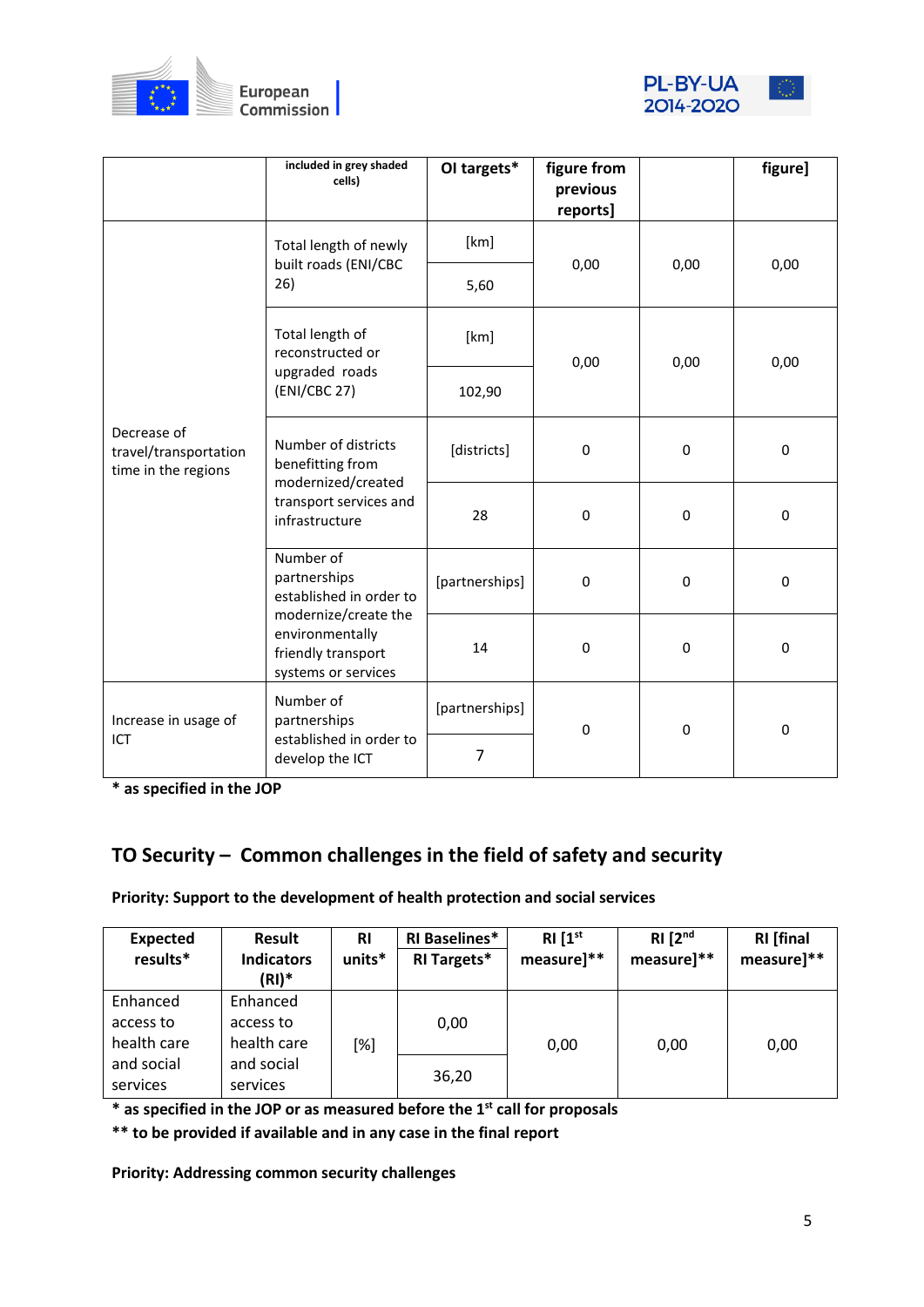



| <b>Expected</b> | Result                     | <b>RI</b> | <b>RI Baselines*</b> | $RI[1^{st}]$ | RI [2 <sup>nd</sup> ] | <b>RI</b> [final |
|-----------------|----------------------------|-----------|----------------------|--------------|-----------------------|------------------|
| results*        | <b>Indicators</b><br>(RI)* | units*    | RI Targets*          | measure]**   | measure]**            | measure]**       |
| Reduction of    | Reduction of               |           |                      |              |                       |                  |
| waiting time    | waiting time               |           | 13,20                |              |                       |                  |
| for safety and  | for safety                 | [%]       |                      |              |                       |                  |
| security        | and security               |           |                      | 0,00         | 0,00                  | 0,00             |
| services        | services                   |           | 18,40                |              |                       |                  |
| response        | response                   |           |                      |              |                       |                  |

**\* as specified in the JOP or as measured before the 1st call for proposals**

**\*\* to be provided if available and in any case in the final report**

| <b>Result Indicators</b><br>$(RI)^*$                                         | <b>Output indicators</b><br>(OI)* (common OI to be                    | OI units*                  | ΟI<br>[cumulative                   | OI [current<br>report] | OI [Total<br>cumulative |
|------------------------------------------------------------------------------|-----------------------------------------------------------------------|----------------------------|-------------------------------------|------------------------|-------------------------|
|                                                                              | included in grey shaded<br>cells)                                     | OI targets*                | figure from<br>previous<br>reports] |                        | figure]                 |
|                                                                              | Population covered by<br>improved health                              | [persons]                  |                                     |                        |                         |
| Enhanced access to                                                           | services as direct<br>consequence of the<br>support (ENI/CBC 30)      | 7890573                    | $\mathbf 0$                         | 0                      | $\mathbf 0$             |
| health care and social<br>services                                           | Population benefiting<br>from the newly                               | [persons]                  | $\Omega$                            | $\Omega$               | $\Omega$                |
|                                                                              | created or improved<br>social services                                | 27 960                     |                                     |                        |                         |
|                                                                              | Population benefiting<br>from fire protection<br>measures services as | [persons]                  | $\Omega$                            | $\Omega$               | $\mathbf{0}$            |
| Reduction of waiting<br>time for safety and<br>security services<br>response | direct consequence of<br>the support                                  | 3 689 232                  |                                     |                        |                         |
|                                                                              | Number of security<br>institutions                                    | [security<br>institutions] | $\Omega$                            | $\Omega$               | $\mathbf{0}$            |
|                                                                              | cooperating across the<br>borders.                                    | 22                         |                                     |                        |                         |

**\* as specified in the JOP**

# **TO Borders – Promotion of border management and border security, mobility and migration management**

**Priority: Support to border efficiency and security**

| <b>Expected</b> | <b>Result</b>     | <b>RI</b> | <b>RI Baselines*</b> | RI [1 <sup>st</sup> ] | RI [2 <sup>nd</sup> ] | <b>RI</b> [final       |
|-----------------|-------------------|-----------|----------------------|-----------------------|-----------------------|------------------------|
| results*        | <b>Indicators</b> | units*    | <b>RI Targets*</b>   | measure]**            | measure]**            | measure <sup>1**</sup> |
|                 | (RI)*             |           |                      |                       |                       |                        |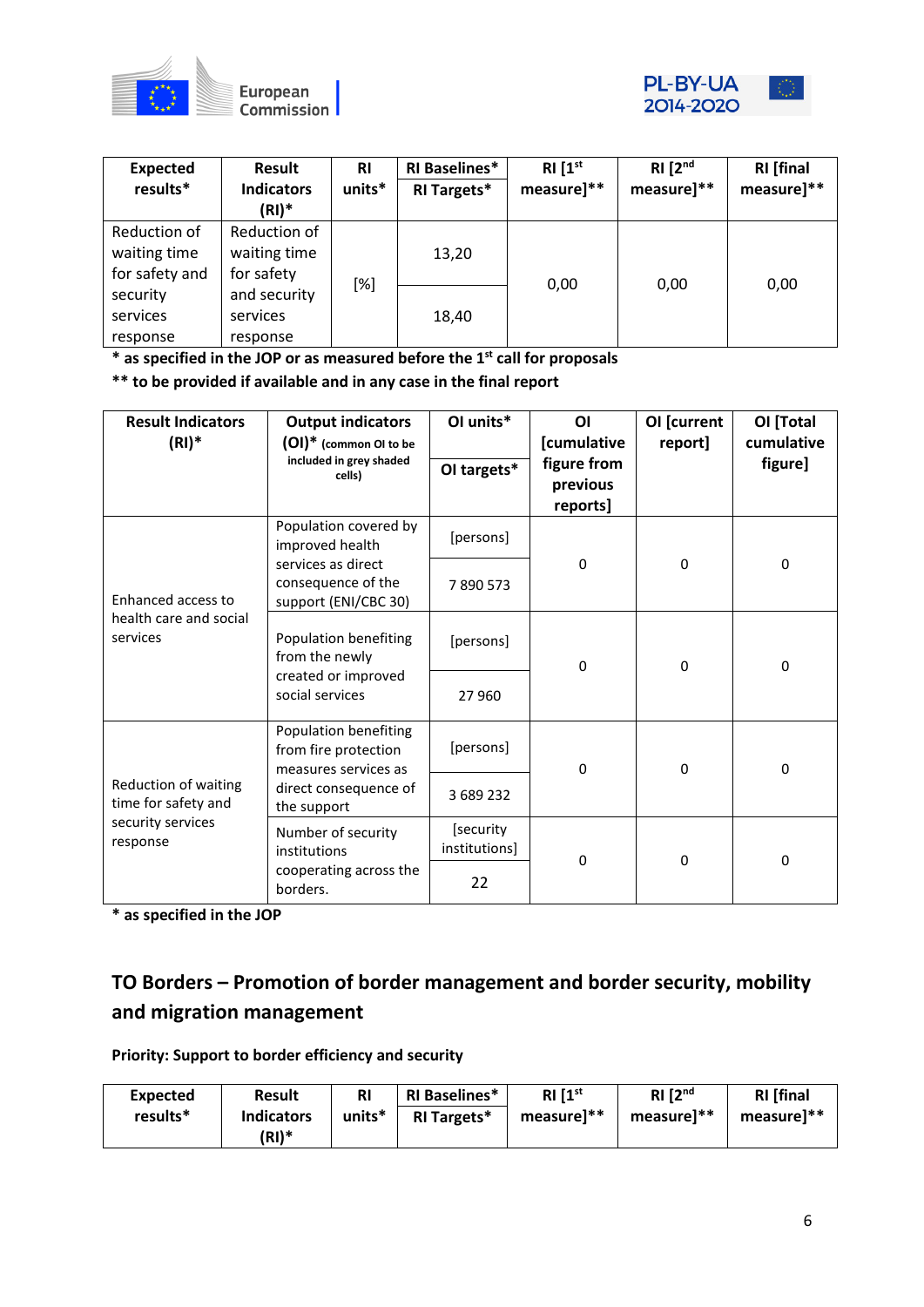



| Acceleration<br>of passengers | Acceleration<br>οf |     | 39,50 |      |      |      |
|-------------------------------|--------------------|-----|-------|------|------|------|
| and cars                      | passengers         | [%] |       | 0,00 | 0,00 | 0,00 |
| border                        | and cars           |     |       |      |      |      |
| clearance                     | border             |     | 40,00 |      |      |      |
|                               | clearance          |     |       |      |      |      |

**\* as specified in the JOP or as measured before the 1st call for proposals**

**\*\* to be provided if available and in any case in the final report**

## **Priority: Improvement of border management operations, customs and visas procedures**

| <b>Expected</b><br>results*          | <b>Result</b><br><b>Indicators</b><br>(RI)* | <b>RI</b><br>units* | <b>RI Baselines*</b><br>RI Targets* | RI[1 <sup>st</sup> ]<br>measure]** | RI [2 <sup>nd</sup> ]<br>measure]** | <b>RI</b> [final<br>measure]** |
|--------------------------------------|---------------------------------------------|---------------------|-------------------------------------|------------------------------------|-------------------------------------|--------------------------------|
| Increased<br>efficiency of<br>border | Increased<br>efficiency of<br>border        | [%]                 | 32,50                               | 0,00                               | 0,00                                | 0,00                           |
| clearance                            | clearance                                   |                     | 41,00                               |                                    |                                     |                                |

**\* as specified in the JOP or as measured before the 1st call for proposals**

**\*\* to be provided if available and in any case in the final report**

| <b>Result Indicators</b><br>$(RI)^*$   | <b>Output indicators</b><br>$(OI)^*$ (common OI to be<br>included in grey shaded<br>cells) | OI units*<br>OI targets* | ΟI<br><b>[cumulative</b><br>figure from<br>previous<br>reports] | OI [current<br>report] | OI [Total<br>cumulative<br>figure] |
|----------------------------------------|--------------------------------------------------------------------------------------------|--------------------------|-----------------------------------------------------------------|------------------------|------------------------------------|
| Acceleration of<br>passengers and cars | Number of border<br>crossing points with                                                   | [BCP]                    | 0                                                               | 0                      | 0                                  |
| border clearance                       | increased throughput<br>capacity (ENI/CBC 35)                                              |                          |                                                                 |                        |                                    |
| Increased efficiency of                | Increased throughput<br>capacity of persons on                                             | [persons/<br>24 hours]   | 0                                                               | 0                      | 0                                  |
| border clearance                       | land border crossing<br>points (ENI/CBC 38)                                                | 10 200                   |                                                                 |                        |                                    |

**\* as specified in the JOP**

#### **3.3 Problems and achievements reported by beneficiaries**

Not applicable, no projects selected in the Programme in the reporting period.

#### **3.4 Implementation of Large Infrastructure Projects (LIPs)** *(if applicable)*

Not applicable, no grants for LIPs signed in the Programme in the reporting period.

#### **3.5 Financial implementation**

#### **3.5.1 Cumulative figures of previous reports:**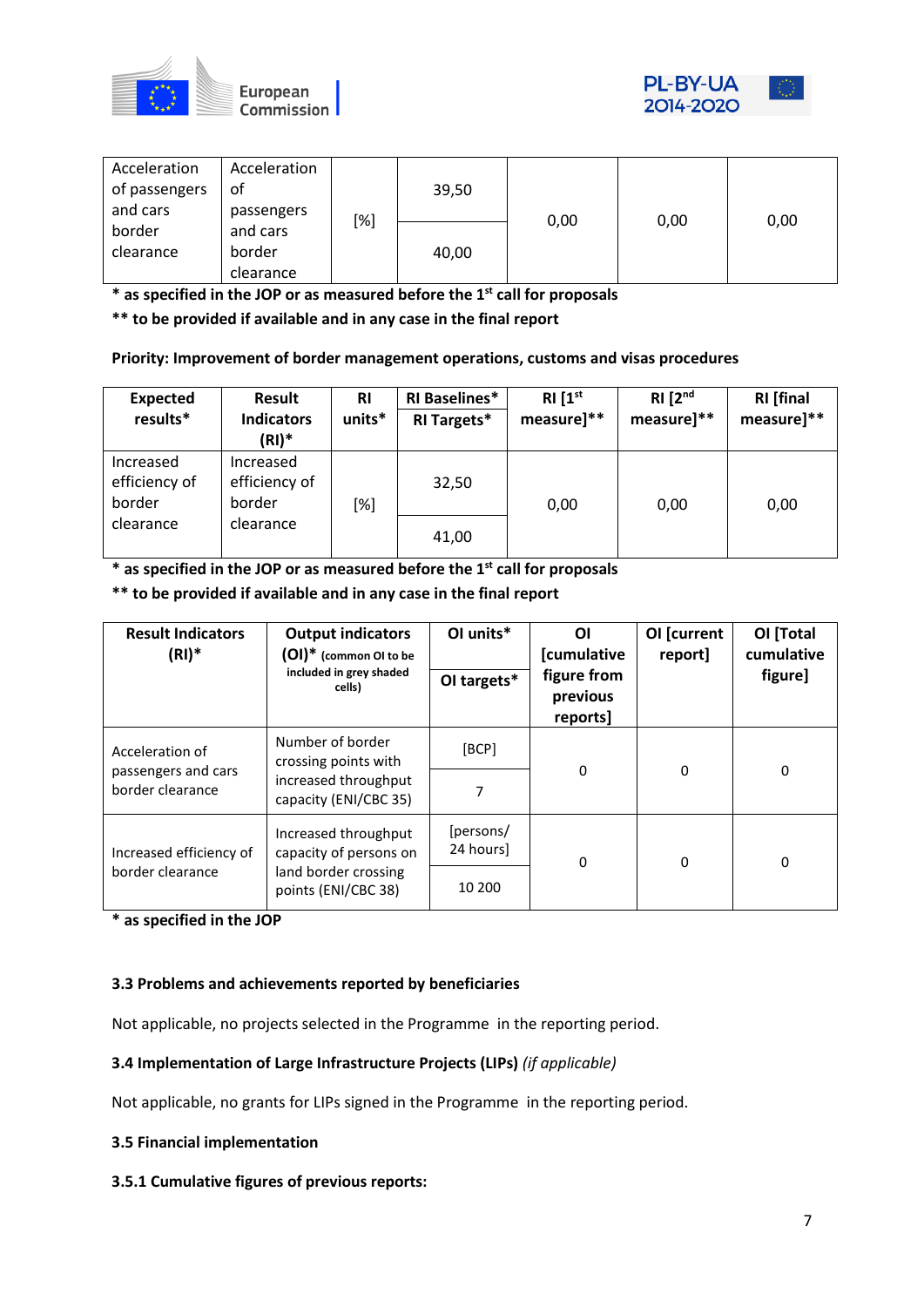



| Thematic<br>objectives | EU allocation* | EU allocation of<br>awarded projects |                         | Amount of EU<br>allocation<br>accepted by the<br>MA as eligible<br>expenditure |                  | Absorption rate in<br>% |             |  |
|------------------------|----------------|--------------------------------------|-------------------------|--------------------------------------------------------------------------------|------------------|-------------------------|-------------|--|
|                        |                | Standard<br>projects<br>$(***)$      | $LIPS$ <sup>(***)</sup> | Standard<br>projects                                                           | LIP <sub>S</sub> | Standard<br>projects    | <b>LIPS</b> |  |
| <b>HERITAGE</b>        | 32 272 159,47  | $\Omega$                             | 0                       | $\Omega$                                                                       | $\Omega$         | ი                       | O           |  |
| <b>ACCESSIBILITY</b>   | 55 855 660,59  | $\Omega$                             | $\Omega$                | $\Omega$                                                                       | $\Omega$         | 0                       | Ω           |  |
| <b>SECURITY</b>        | 44 270 782,82  | 0                                    | $\mathbf 0$             | 0                                                                              | $\Omega$         | 0                       | Ω           |  |
| <b>BORDERS</b>         | 33 099 650,72  | 0                                    | 0                       | 0                                                                              | $\Omega$         |                         |             |  |

\* as specified in the JOP.

\*\* selected either through calls for proposals or direct award. In case the latter applies, please complement the table with a small explanatory note.

\*\*\* selected either through calls for proposals or direct award. In case the former applies, please complement the table with a small explanatory note.

## **3.5.2 Figures for the reporting period:**

| <b>Thematic</b><br>objectives | EU allocation* | EU allocation of<br>awarded projects |                | Amount of EU<br>allocation<br>accepted by the<br>MA as eligible<br>expenditure |             | Absorption rate in<br>% |             |  |
|-------------------------------|----------------|--------------------------------------|----------------|--------------------------------------------------------------------------------|-------------|-------------------------|-------------|--|
|                               |                | Standard<br>projects<br>(**)         | $LIPS^{(***)}$ | Standard<br>projects                                                           | <b>LIPS</b> | Standard<br>projects    | <b>LIPs</b> |  |
| <b>HERITAGE</b>               | 32 272 159,47  | 0                                    | 0              | 0                                                                              | 0           | $\Omega$                | $\Omega$    |  |
| <b>ACCESSIBILITY</b>          | 55 855 660,59  | 0                                    | 0              | $\Omega$                                                                       | 0           | $\Omega$                | 0           |  |
| <b>SECURITY</b>               | 44 270 782,82  | 0                                    | 0              | 0                                                                              | 0           | 0                       | 0           |  |
| <b>BORDERS</b>                | 33 099 650,72  |                                      | 0              | 0                                                                              | 0           |                         |             |  |

\* as specified in the JOP

\*\* selected either through calls for proposals or direct award. In case the latter applies, please complement the table with a small explanatory note.

\*\*\* selected either through calls for proposals or direct award. In case the former applies, please complement the table with a small explanatory note.

## **3.5.3 Total cumulative figures of previous and current reports:**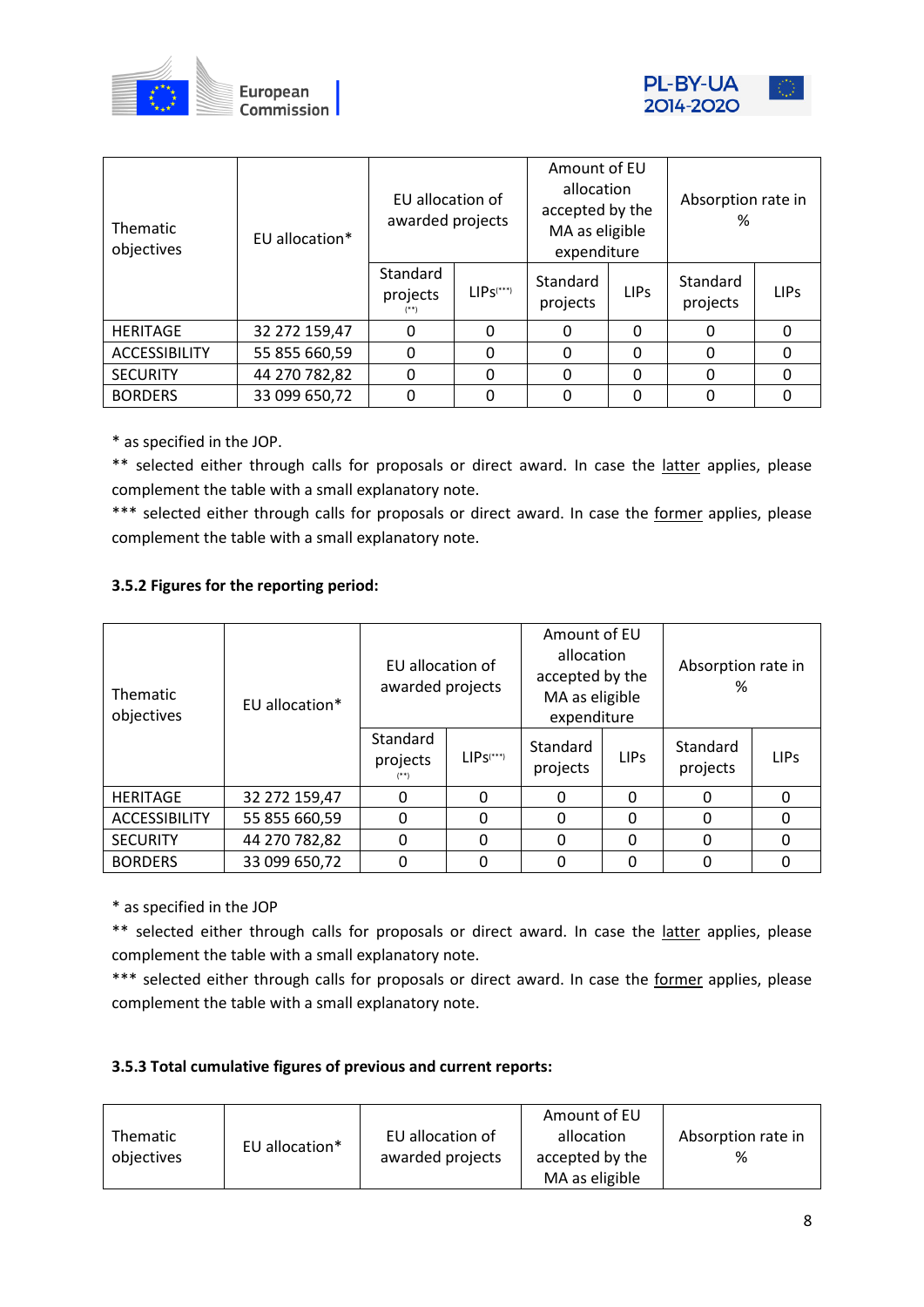



|                      |               |                      |               | expenditure          |             |                      |             |
|----------------------|---------------|----------------------|---------------|----------------------|-------------|----------------------|-------------|
|                      |               | Standard<br>projects | $LIPS^{(**)}$ | Standard<br>projects | <b>LIPs</b> | Standard<br>projects | <b>LIPs</b> |
| <b>HERITAGE</b>      | 32 272 159,47 |                      |               |                      |             |                      |             |
| <b>ACCESSIBILITY</b> | 55 855 660,59 |                      |               |                      |             |                      |             |
| <b>SECURITY</b>      | 44 270 782,82 |                      |               |                      |             |                      |             |
| <b>BORDERS</b>       | 33 099 650,72 |                      |               |                      |             |                      |             |

\* as specified in the JOP

\*\* selected either through calls for proposals or direct award. In case the latter applies, please complement the table with a small explanatory note.

\*\*\* selected either through calls for proposals or direct award. In case the former applies, please complement the table with a small explanatory note.

## **4. PROGRAMME MANAGEMENT ACTIVITIES**

#### **4.1 Summary of main activities**

a) Please summarise the main activities carried out by the MA, the JMC and the JTS/BO as well as NAs and CCPs, highlighting the problems encountered (in terms of implementation/management, achievement of results, target groups involvement, data collection, etc.) and the good practices developed.

During the reporting period the JMC was set up in line with art. 21 of the IR. The first meeting of the JMC took place in Rzeszów, Poland on March 23<sup>rd</sup>, 2016. During this meeting the following documents were approved:

- 1. RoP of the JMC;
- 2. Assumptions to the CfPs.

During this meeting the JMC decided also to establish a Working Group for preparation of the application pack for the  $1<sup>st</sup>$  CfP and LIPs. One decision of the JMC regarding per diems and travel arrangements applicable for Programme was taken via written procedure finalised on April  $27<sup>th</sup>$ , 2016.

The first meeting of the Working Group for preparation of the application pack for the  $1<sup>st</sup>$  CfP and LIPs took place in Białystok on 23-24<sup>th</sup> June, 2016. During this meeting the following documents were approved:

- 1. RoP of the Working Group;
- 2. Timeframe of the CfPs;
- 3. Application form for the 1<sup>st</sup> CfPs;
- 4. Evaluation and selection procedures and evaluation criteria for projects;
- 5. Eligibility of beneficiaries and activities;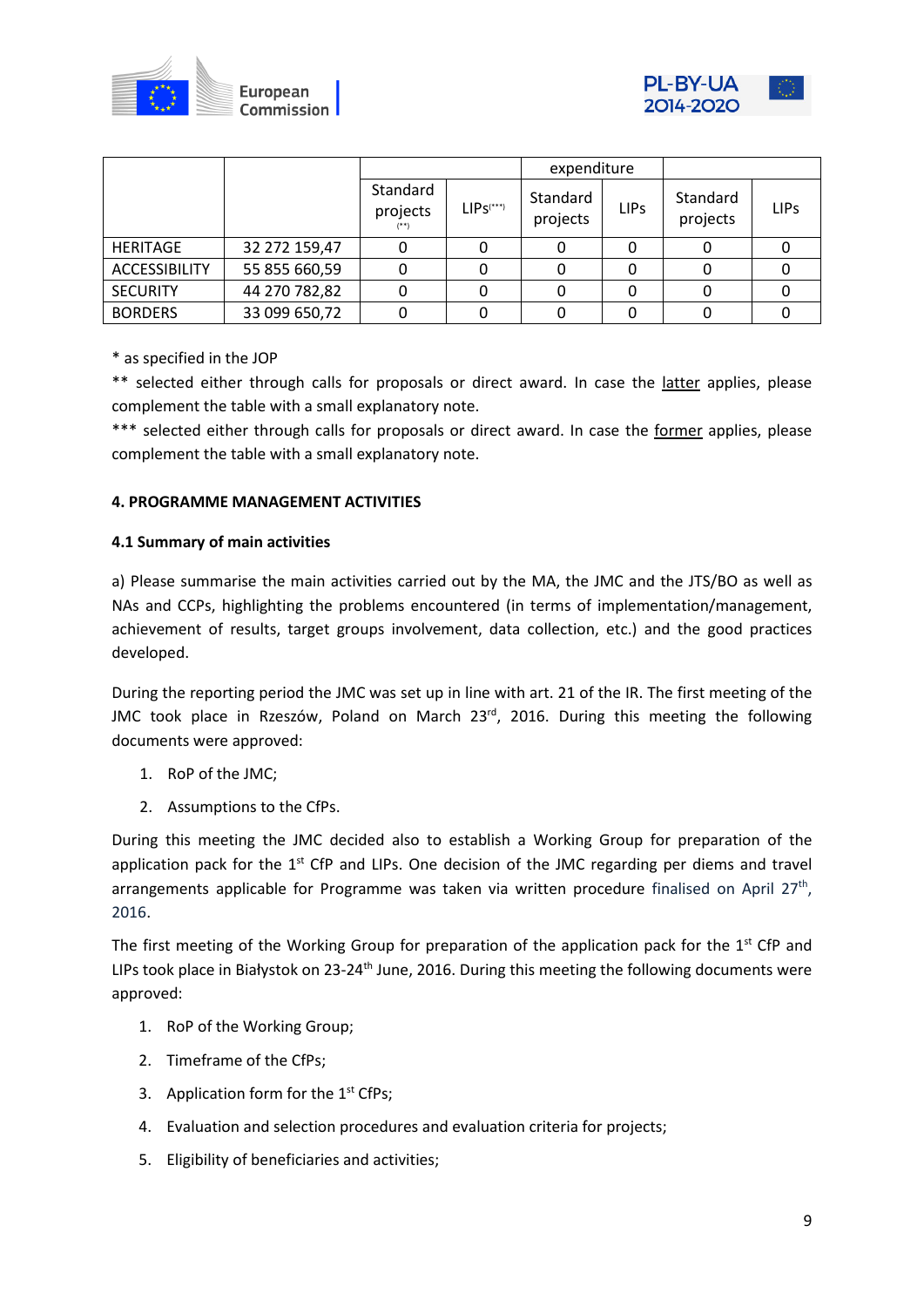



- 6. Programme indicators;
- 7. Logo of the new Programme.

The MA performed due diligence to manage the Programme in accordance with the principle of sound financial management as well as ensured that decisions of the JMC comply with the regulations and provisions in force. With assistance of the JTS-IB, the MA drafted all documents needed for discussion of the JMC and Working Group. In addition, the MA and the JTS-IB were working on modifications to the JOP and drafting of the DMCS. Moreover, negotiations with Belarusian CCP on service contract for 2017 were launched during the reporting period.

The JTS-IB dealt also with setting up of the Programme web-site and e-application for the concept notes applicable for the  $1<sup>st</sup>$  CfP. The information about the schedule of calls and main assumptions was communicated to potential beneficiaries with assistance of both BOs, in Brest (Belarus) and Lviv (Ukraine).

No meeting of the CCPs was organized during the reporting period.

Problems related to the Programme management activities were not identified. Regular working contacts between the MA, JTS-IB, BOs and NAs can be mentioned as very useful to manage the Programme.

b) Please describe the general progress in setting the Management and Control Systems, including national systems. Assess their functioning and describe how the results of system audits are taken into account. For CBC Partner Countries, please provide explanations about the effective functioning of the provisions laid down in the Financing Agreements.

The DMCS was under development during the reporting period. Its approval was scheduled on 2017.

The draft Financing Agreements between EC and Ukraine/Belarus were negotiated between their parties. The MA was involved into negotiation of the final version of both Financing Agreements. By the end of the reporting period the Financing Agreements have not been signed.

c) Please describe the risk management exercise conducted during the reporting period and the resulting possible measures taken to mitigate the identified risks.

The risk management carried out by the Managing Authority in relation to the Programme implementation.

The MA carries out an assessment of risk of fraud based on a tool developed by the Commission in Annex 1 to the European Commission Guidance on Fraud Risk Assessment and Effective and Proportionate Anti-Fraud Measure. The first assessment should be carried out no later than 6 months from the date of MA designation. The risk analysis will be carried out as a rule once a year.d) Please summarise the main activities carried out during the period by the Audit Authority and the Group of Auditors in accordance with the audit report.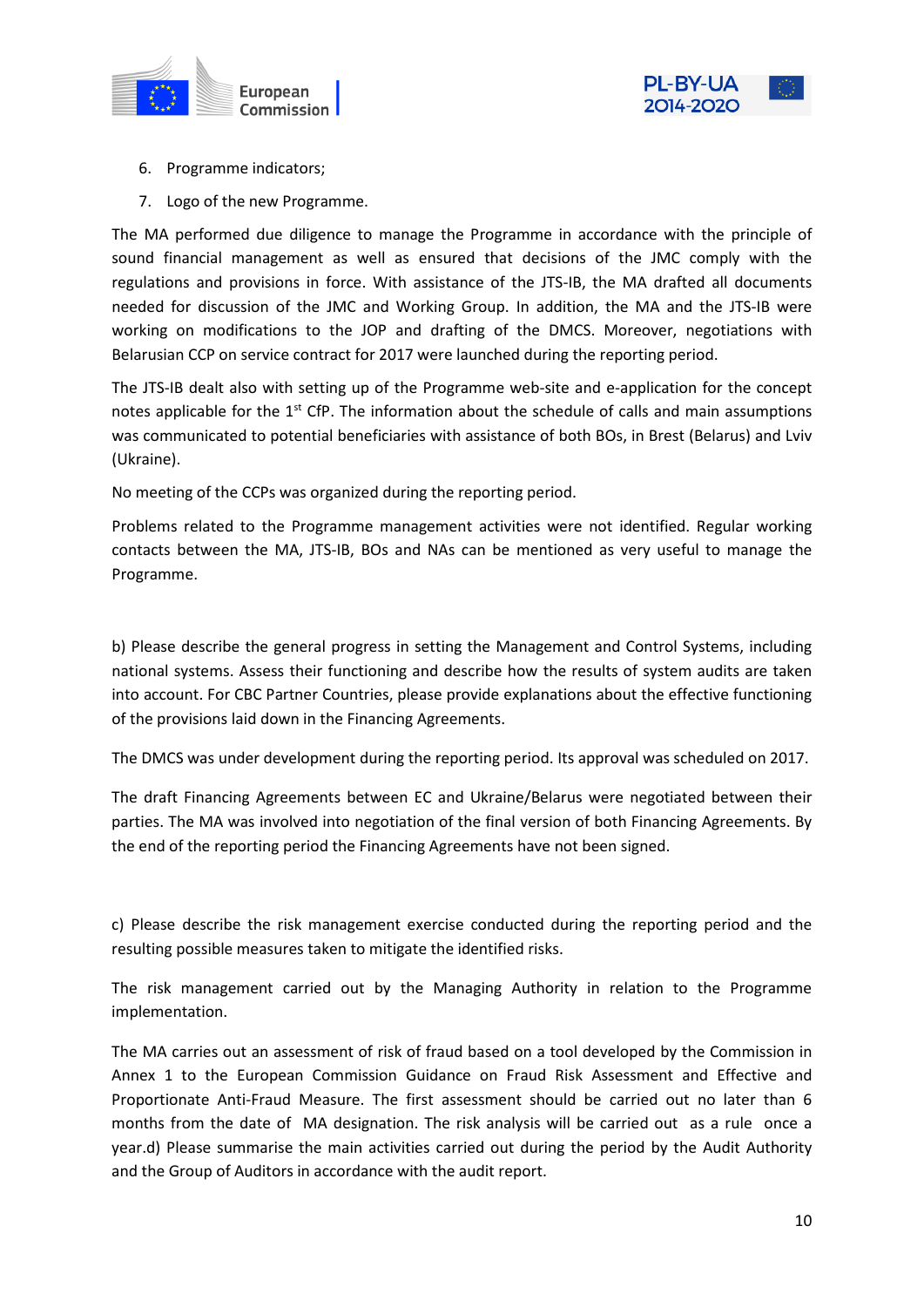



During the reporting period the MA consulted the Audit Authority regarding the MA designation process. No meeting of the Group of Auditors was organized in this period.

Since the MA was not yet designated, no expenditure have been declared to the European Commission before 30 June 2016 and no accounts for the accounting year started from the beginning of programme implementation and ended 30 June 2016 have been created, the Audit Authority did not work on the audit report for the reporting period.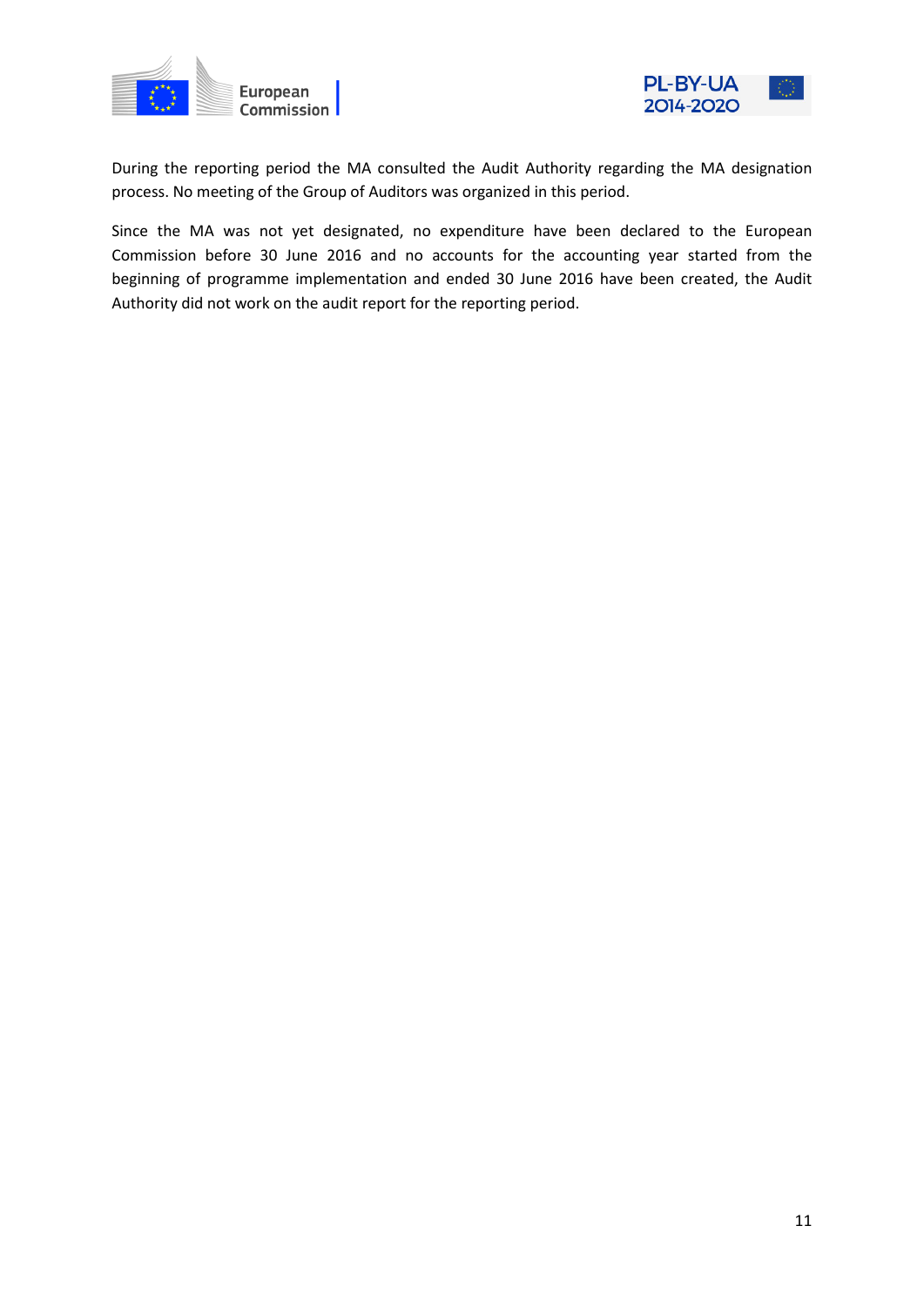



# **4.2. Management of the calls for proposals**

Not applicable, no projects selected in the Programme in the reporting period.

# **Table A: Projects by call and priority**

|                                              |                  |                                | Call n°1        |                    |                            | Call n°2        |                    |                   | Call n°3        |                    |                   | <b>Total</b>    |                    |
|----------------------------------------------|------------------|--------------------------------|-----------------|--------------------|----------------------------|-----------------|--------------------|-------------------|-----------------|--------------------|-------------------|-----------------|--------------------|
| <b>Thematic objective</b><br><b>HERITAGE</b> |                  | $N^{\circ}$ of<br>proje<br>cts | Total<br>budget | <b>EU</b><br>grant | $N^{\circ}$ of<br>projects | Total<br>budget | <b>EU</b><br>grant | N° of<br>projects | Total<br>budget | <b>EU</b><br>grant | N° of<br>projects | Total<br>budget | <b>EU</b><br>grant |
| Promotion<br>of local                        | <b>Submitted</b> | $\mathbf 0$                    | $\mathbf 0$     | $\mathbf 0$        | 0                          | 0               | 0                  | 0                 | 0               | 0                  | 0                 | $\mathbf{0}$    | $\mathbf 0$        |
| culture and<br>history                       | Contracted*      | 0                              | 0               | 0                  | 0                          | 0               | 0                  | 0                 | 0               | 0                  | 0                 | 0               | $\mathbf 0$        |
| Promotion<br>and                             | <b>Submitted</b> | 0                              | $\mathbf{0}$    | $\Omega$           | $\mathbf 0$                | 0               | 0                  | 0                 | 0               | 0                  | 0                 | $\mathbf 0$     | $\mathbf 0$        |
| preservatio<br>n of natural<br>heritage      | Contracted*      | $\mathbf 0$                    | 0               | $\Omega$           | 0                          | 0               | 0                  | 0                 | 0               | 0                  | 0                 | $\mathbf 0$     | $\mathbf 0$        |
| <b>Total</b>                                 | <b>Submitted</b> | 0                              | $\mathbf{0}$    | 0                  | $\mathbf{0}$               | 0               | 0                  | $\mathbf{0}$      | 0               | $\mathbf 0$        | 0                 | $\mathbf{0}$    | $\mathbf 0$        |
|                                              | Contracted*      | $\mathbf{0}$                   | $\mathbf 0$     | $\Omega$           | $\mathbf 0$                | 0               | 0                  | 0                 | 0               | $\mathbf 0$        | 0                 | $\Omega$        | 0                  |

\* If, at the time of report submission, projects have been selected for funding but not contracted yet, figures should be provided for the projects selected for funding (with an explanatory footnote).

## **Table B: Projects by call and country of lead applicant/beneficiary**

|                                              | Call n°1       |        |       |          | Call n°2 |       | Call n°3       |        |       | <b>Total</b>      |        |       |
|----------------------------------------------|----------------|--------|-------|----------|----------|-------|----------------|--------|-------|-------------------|--------|-------|
| <b>Thematic objective</b><br><b>HERITAGE</b> | $N^{\circ}$ of | Total  | EU    | Ν°<br>оf | Total    | EU    | $N^{\circ}$ of | Totai  | EU    | $N^{\circ}$<br>οf | Total  | EU    |
|                                              | projects       | budget | grant | projects | budget   | grant | projects       | budget | grant | projects          | budget | grant |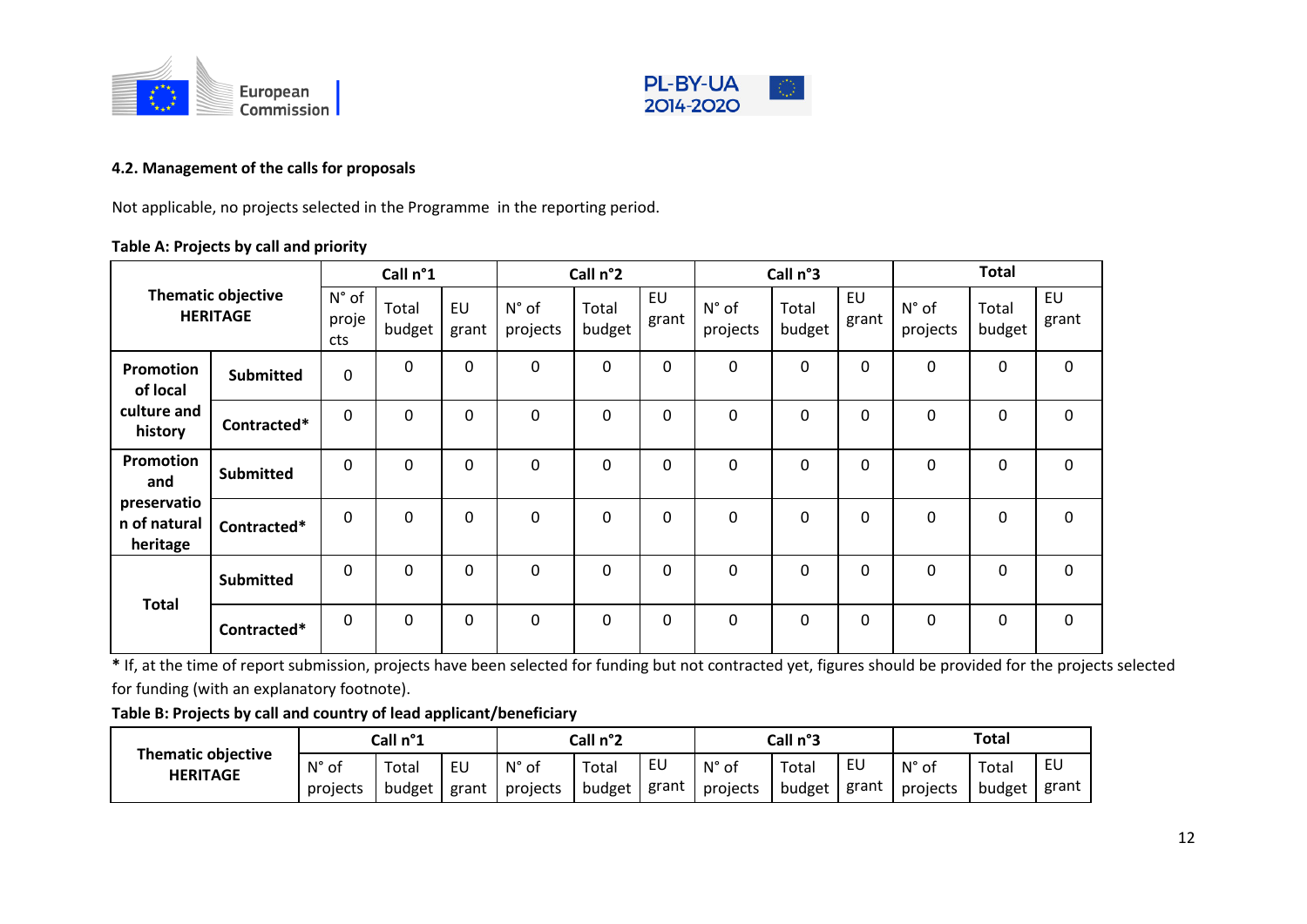



|                | <b>Submitted</b>            | $\mathbf 0$ | $\mathbf 0$ | $\mathbf 0$ | $\mathsf{O}\xspace$ | $\mathbf 0$ | 0           | $\mathbf 0$ | $\mathbf 0$ | $\mathbf 0$ | $\mathbf 0$      | $\mathbf 0$ | $\mathbf 0$ |
|----------------|-----------------------------|-------------|-------------|-------------|---------------------|-------------|-------------|-------------|-------------|-------------|------------------|-------------|-------------|
| <b>POLAND</b>  | <b>Contracted</b><br>$\ast$ | $\pmb{0}$   | 0           | $\mathbf 0$ | $\mathbf 0$         | $\mathbf 0$ | 0           | $\mathbf 0$ | $\mathbf 0$ | $\mathbf 0$ | 0                | $\mathbf 0$ | $\mathbf 0$ |
| <b>BELARUS</b> | Submitted                   | $\mathbf 0$ | $\mathbf 0$ | $\mathbf 0$ | $\mathbf 0$         | $\mathbf 0$ | 0           | $\pmb{0}$   | $\mathbf 0$ | $\mathbf 0$ | $\boldsymbol{0}$ | 0           | $\mathbf 0$ |
|                | <b>Contracted</b><br>$\ast$ | $\mathbf 0$ | $\mathbf 0$ | $\mathbf 0$ | $\mathbf 0$         | $\mathbf 0$ | 0           | $\mathbf 0$ | $\mathbf 0$ | $\mathbf 0$ | 0                | $\mathbf 0$ | $\mathbf 0$ |
|                | <b>Submitted</b>            | $\mathbf 0$ | 0           | $\mathbf 0$ | $\mathbf 0$         | $\mathbf 0$ | 0           | $\mathbf 0$ | $\mathbf 0$ | $\mathbf 0$ | $\mathbf 0$      | 0           | $\mathbf 0$ |
| <b>UKRAINE</b> | Contracted<br>$\ast$        | $\mathbf 0$ | 0           | $\mathbf 0$ | $\mathbf 0$         | $\mathbf 0$ | 0           | $\mathbf 0$ | $\mathbf 0$ | $\mathbf 0$ | $\mathbf 0$      | $\mathbf 0$ | $\mathbf 0$ |
|                | <b>Submitted</b>            | $\mathbf 0$ | 0           | $\mathbf 0$ | $\mathbf 0$         | 0           | 0           | $\mathbf 0$ | $\mathbf 0$ | 0           | 0                | 0           | $\mathbf 0$ |
| <b>Total</b>   | <b>Contracted</b><br>$\ast$ | $\mathbf 0$ | $\mathbf 0$ | $\mathbf 0$ | $\mathbf 0$         | $\mathbf 0$ | $\mathbf 0$ | $\mathbf 0$ | $\mathbf 0$ | $\mathbf 0$ | $\mathbf 0$      | $\mathbf 0$ | $\mathbf 0$ |

 $*$  If, at the time of report submission, projects have been selected for funding but not contracted yet, figures should be provided for the projects selected for funding (with an explanatory footnote).

\*\* Country of lead applicant

# **Table A: Projects by call and priority**

|                                                   |                                    | Call n°1        |             |                            | Call n°2        |             |                   | Call n°3        |             | <b>Total</b>      |                 |             |
|---------------------------------------------------|------------------------------------|-----------------|-------------|----------------------------|-----------------|-------------|-------------------|-----------------|-------------|-------------------|-----------------|-------------|
| <b>Thematic objective</b><br><b>ACCESSIBILITY</b> | $N^{\circ}$<br>.of<br>proje<br>cts | Total<br>budget | EU<br>grant | $N^{\circ}$ of<br>projects | Total<br>budget | EU<br>grant | N° of<br>projects | Total<br>budget | EU<br>grant | N° of<br>projects | Total<br>budget | EU<br>grant |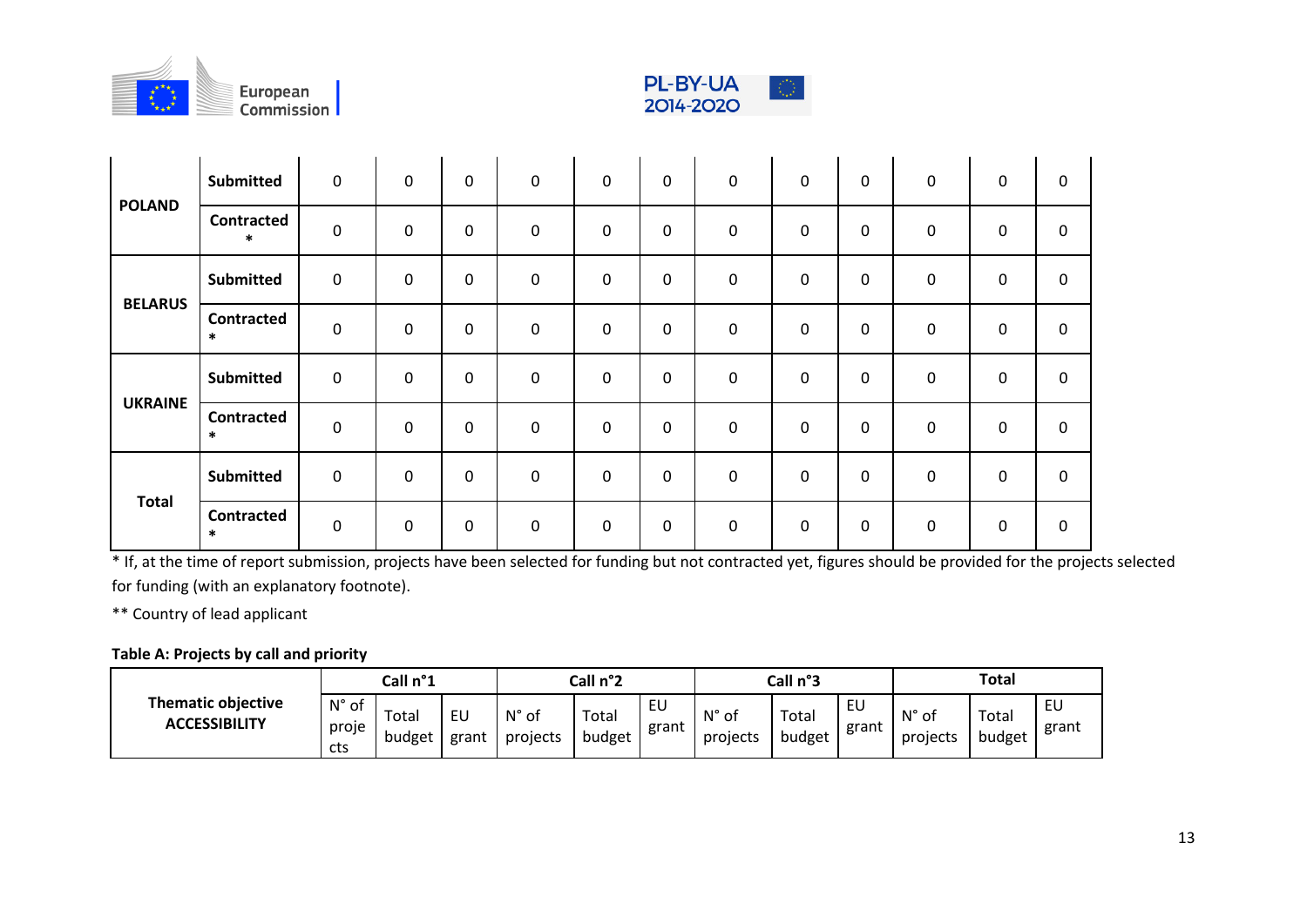



| Improveme<br>nt and<br>developme<br>nt of          | <b>Submitted</b> | $\mathbf 0$ | 0                   | 0 | $\mathbf 0$ | $\mathsf{O}\xspace$ | $\mathbf 0$ | $\mathbf 0$ | $\mathsf{O}\xspace$ | $\mathbf 0$  | $\mathbf 0$ | $\mathbf 0$ | $\mathbf 0$ |
|----------------------------------------------------|------------------|-------------|---------------------|---|-------------|---------------------|-------------|-------------|---------------------|--------------|-------------|-------------|-------------|
| transport<br>services<br>and<br>infrastruct<br>ure | Contracted*      | 0           | $\mathbf 0$         | 0 | $\mathbf 0$ | $\mathsf{O}\xspace$ | $\mathbf 0$ | $\mathsf 0$ | $\mathsf{O}\xspace$ | $\mathbf 0$  | $\mathbf 0$ | $\mathbf 0$ | $\mathbf 0$ |
| Developme<br>nt of ICT                             | <b>Submitted</b> | $\mathbf 0$ | $\mathbf 0$         | 0 | $\mathbf 0$ | 0                   | $\mathbf 0$ | $\mathbf 0$ | $\mathbf 0$         | $\mathbf 0$  | $\mathbf 0$ | $\mathbf 0$ | $\mathbf 0$ |
| infrastruct<br>ure                                 | Contracted*      | $\mathbf 0$ | $\mathbf 0$         | 0 | $\mathbf 0$ | $\mathbf 0$         | $\pmb{0}$   | $\mathbf 0$ | $\mathbf 0$         | 0            | $\mathbf 0$ | $\mathbf 0$ | $\mathbf 0$ |
| <b>Total</b>                                       | <b>Submitted</b> | $\mathsf 0$ | $\mathsf{O}\xspace$ | 0 | $\pmb{0}$   | $\mathbf 0$         | 0           | $\mathbf 0$ | $\mathsf{O}\xspace$ | $\mathbf 0$  | $\mathbf 0$ | $\mathsf 0$ | $\mathsf 0$ |
|                                                    | Contracted*      | $\mathbf 0$ | $\mathbf 0$         | 0 | $\mathbf 0$ | $\mathbf 0$         | $\mathbf 0$ | $\mathbf 0$ | $\mathbf 0$         | $\mathbf{0}$ | $\mathbf 0$ | $\mathbf 0$ | $\mathbf 0$ |

\* If, at the time of report submission, projects have been selected for funding but not contracted yet, figures should be provided for the projects selected

for funding (with an explanatory footnote).

**Table B: Projects by call and country of lead applicant/beneficiary**

|                                                   |                             |                            | Call n°1        |             |                            | Call n°2        |             |                            | Call n°3        |             |                            | <b>Total</b>    |             |
|---------------------------------------------------|-----------------------------|----------------------------|-----------------|-------------|----------------------------|-----------------|-------------|----------------------------|-----------------|-------------|----------------------------|-----------------|-------------|
| <b>Thematic objective</b><br><b>ACCESSIBILITY</b> |                             | $N^{\circ}$ of<br>projects | Total<br>budget | EU<br>grant | $N^{\circ}$ of<br>projects | Total<br>budget | EU<br>grant | $N^{\circ}$ of<br>projects | Total<br>budget | EU<br>grant | $N^{\circ}$ of<br>projects | Total<br>budget | EU<br>grant |
|                                                   | <b>Submitted</b>            | 0                          |                 | 0           | 0                          |                 | 0           | 0                          |                 | 0           | 0                          | 0               |             |
| <b>POLAND</b>                                     | <b>Contracted</b><br>$\ast$ |                            |                 | 0           | 0                          |                 | 0           | 0                          |                 |             |                            | 0               |             |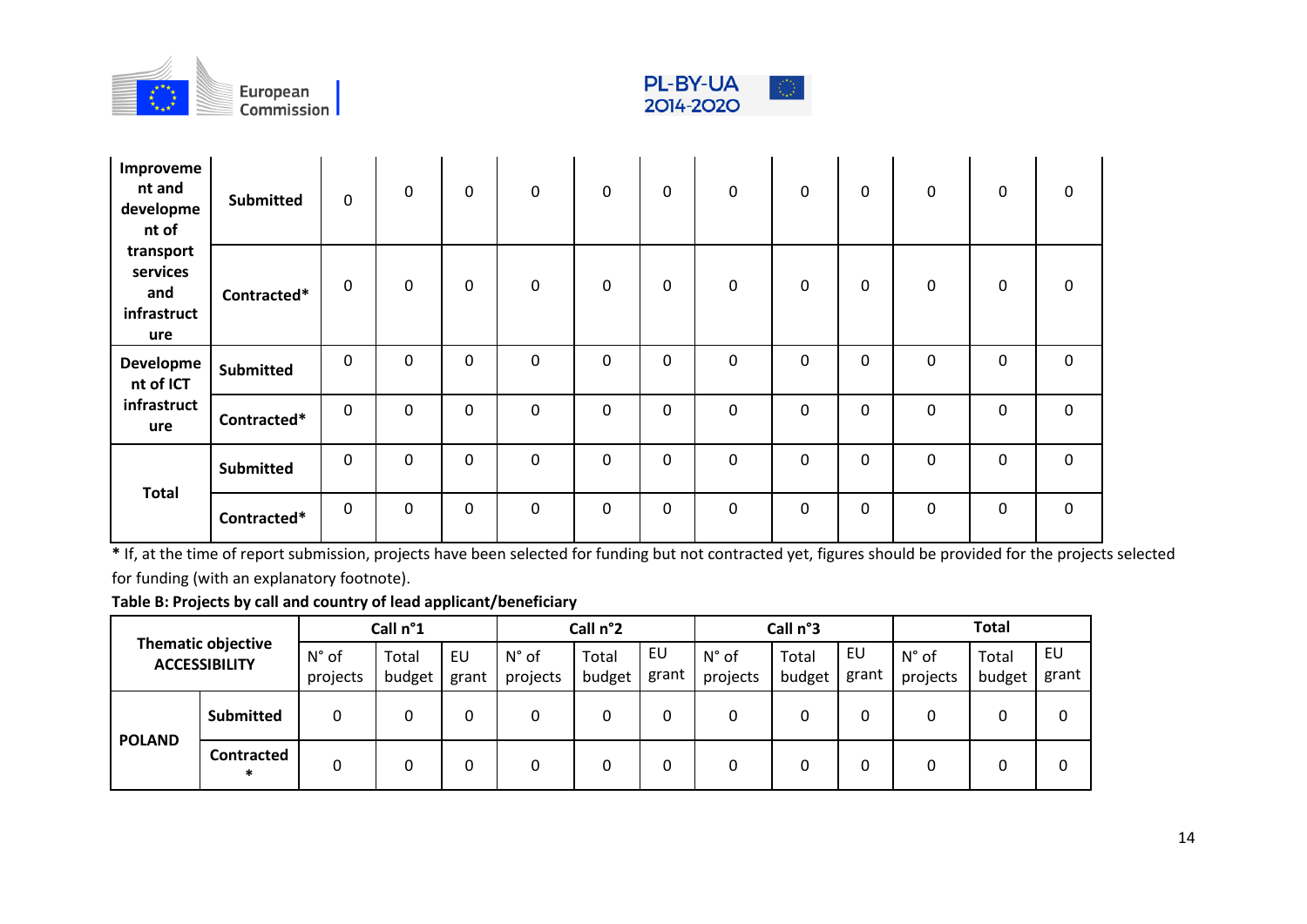



| <b>BELARUS</b> | <b>Submitted</b>            | $\mathbf 0$  | 0            | $\mathbf 0$  | 0            | 0 | 0 | $\mathbf 0$  | $\mathbf 0$  | $\mathbf 0$ | 0 | 0            | 0 |
|----------------|-----------------------------|--------------|--------------|--------------|--------------|---|---|--------------|--------------|-------------|---|--------------|---|
|                | <b>Contracted</b><br>$\ast$ | 0            | 0            | 0            | 0            | 0 | 0 | $\mathbf 0$  | $\mathbf 0$  | 0           | 0 | 0            | 0 |
| <b>UKRAINE</b> | Submitted                   | 0            | 0            | 0            | 0            | 0 | 0 | 0            | 0            | 0           | 0 | $\mathbf 0$  | 0 |
|                | <b>Contracted</b><br>$\ast$ | 0            | 0            | 0            | 0            | 0 | 0 | $\mathbf{0}$ | 0            | 0           | 0 | 0            | 0 |
| <b>Total</b>   | <b>Submitted</b>            | $\mathbf{0}$ | $\mathbf{0}$ | $\mathbf{0}$ | $\Omega$     | 0 | 0 | $\mathbf 0$  | $\mathbf{0}$ | 0           | 0 | $\mathbf{0}$ | 0 |
|                | <b>Contracted</b><br>$\ast$ | $\mathbf{0}$ | $\mathbf{0}$ | $\mathbf 0$  | $\mathbf{0}$ | 0 | 0 | $\mathbf 0$  | $\mathbf 0$  | 0           | 0 | $\mathbf 0$  | 0 |

\* If, at the time of report submission, projects have been selected for funding but not contracted yet, figures should be provided for the projects selected for funding (with an explanatory footnote).

\*\* Country of lead applicant

# **Table A: Projects by call and priority**

|                                                       |             |                                | Call n°1        |             |                            | Call n°2        |             |                            | Call n°3        |             |                            | <b>Total</b>    |             |
|-------------------------------------------------------|-------------|--------------------------------|-----------------|-------------|----------------------------|-----------------|-------------|----------------------------|-----------------|-------------|----------------------------|-----------------|-------------|
| <b>Thematic objective</b><br><b>SECURITY</b>          |             | $N^{\circ}$ of<br>proje<br>cts | Total<br>budget | EU<br>grant | $N^{\circ}$ of<br>projects | Total<br>budget | EU<br>grant | $N^{\circ}$ of<br>projects | Total<br>budget | EU<br>grant | $N^{\circ}$ of<br>projects | Total<br>budget | EU<br>grant |
| <b>Support to</b><br>the<br>developme<br>nt of health | Submitted   | 0                              | 0               | 0           |                            | 0               | 0           | 0                          | 0               | 0           | 0                          |                 | 0           |
| protection<br>and social<br>services                  | Contracted* | 0                              | 0               | 0           |                            | 0               | 0           | 0                          | 0               | 0           | 0                          |                 | 0           |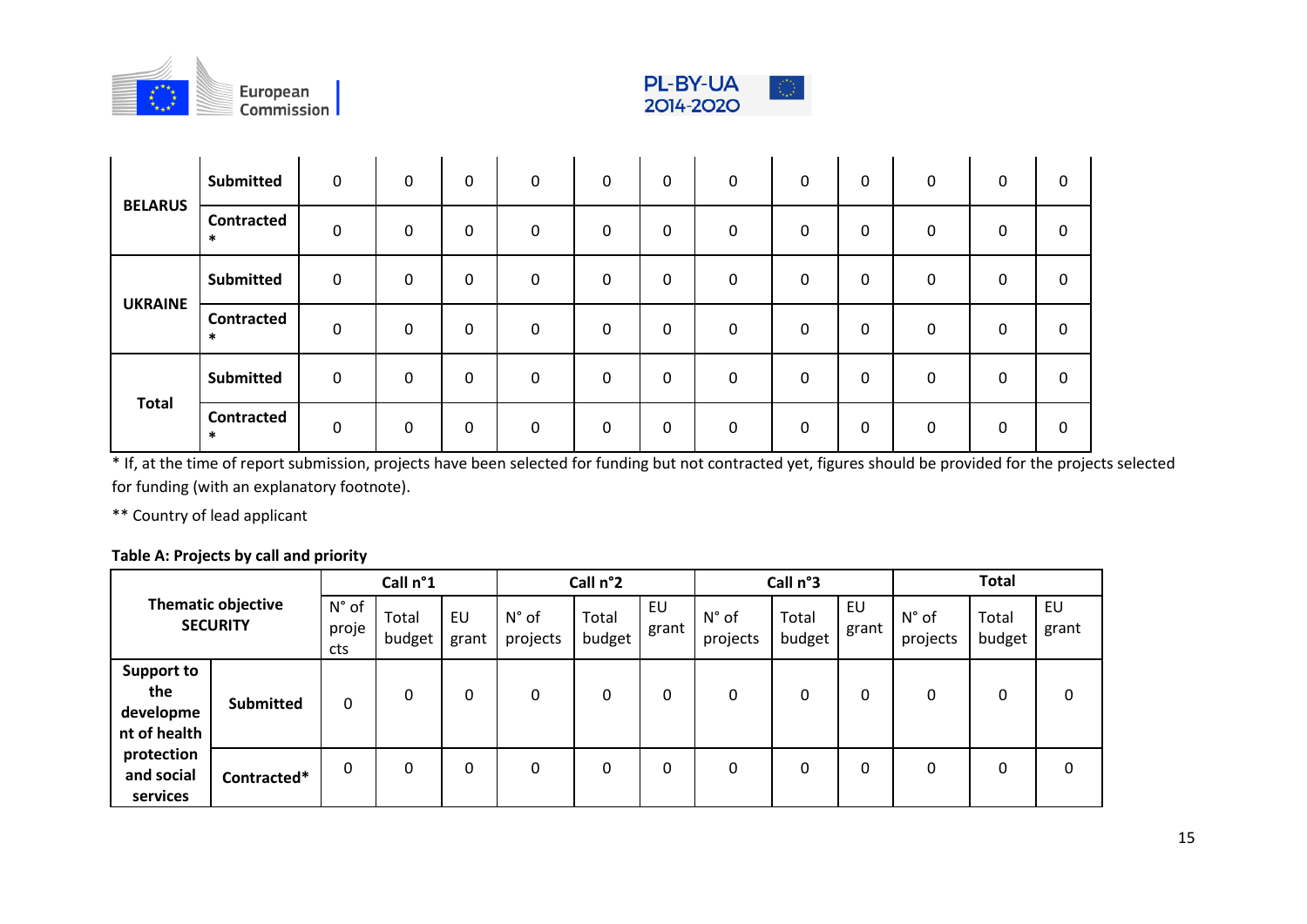



| Addressing Submitted<br>common |                  | 0 | 0 | 0      | 0 | 0 | 0 | 0 |          | 0 |  |
|--------------------------------|------------------|---|---|--------|---|---|---|---|----------|---|--|
| security<br>challenges         | Contracted*      | 0 | 0 | 0      | 0 |   | n | 0 |          |   |  |
| <b>Total</b>                   | <b>Submitted</b> | 0 | 0 | ∩<br>υ | 0 |   | 0 | 0 | $\Omega$ | C |  |
|                                | Contracted*      | 0 | 0 | 0      | n |   | n | 0 |          | O |  |

**\*** If, at the time of report submission, projects have been selected for funding but not contracted yet, figures should be provided for the projects selected for funding (with an explanatory footnote).

|                |                                              |                   | Call n°1        |                    |                   | Call n°2        |             |                            | Call n°3        |                    |                            | <b>Total</b>    |                    |
|----------------|----------------------------------------------|-------------------|-----------------|--------------------|-------------------|-----------------|-------------|----------------------------|-----------------|--------------------|----------------------------|-----------------|--------------------|
|                | <b>Thematic objective</b><br><b>SECURITY</b> | N° of<br>projects | Total<br>budget | <b>EU</b><br>grant | N° of<br>projects | Total<br>budget | EU<br>grant | $N^{\circ}$ of<br>projects | Total<br>budget | <b>EU</b><br>grant | $N^{\circ}$ of<br>projects | Total<br>budget | <b>EU</b><br>grant |
|                | <b>Submitted</b>                             | $\mathbf 0$       | $\mathbf{0}$    | $\mathbf 0$        | 0                 | 0               | $\mathbf 0$ | $\mathbf 0$                | 0               | 0                  | 0                          | $\mathbf 0$     | 0                  |
| <b>POLAND</b>  | <b>Contracted</b><br>$\ast$                  | $\mathbf 0$       | $\mathbf{0}$    | $\mathbf 0$        | 0                 | 0               | 0           | $\mathbf 0$                | 0               | $\mathbf 0$        | 0                          | $\mathbf 0$     | 0                  |
| <b>BELARUS</b> | <b>Submitted</b>                             | $\mathbf 0$       | $\mathbf 0$     | $\mathbf 0$        | 0                 | 0               | 0           | $\mathbf 0$                | 0               | $\mathbf 0$        | $\mathbf 0$                | $\mathbf 0$     | $\mathbf 0$        |
|                | <b>Contracted</b><br>$\ast$                  | $\mathbf 0$       | $\mathbf 0$     | $\mathbf 0$        | 0                 | 0               | 0           | $\mathbf 0$                | 0               | $\Omega$           | $\mathbf 0$                | $\mathbf 0$     | 0                  |
| <b>UKRAINE</b> | <b>Submitted</b>                             | $\mathbf 0$       | $\mathbf 0$     | $\mathbf 0$        | 0                 | 0               | $\mathbf 0$ | $\mathbf 0$                | 0               | $\Omega$           | $\mathbf 0$                | $\mathbf 0$     | $\mathbf 0$        |
|                | <b>Contracted</b><br>$\ast$                  | $\mathbf 0$       | $\mathbf{0}$    | $\mathbf 0$        | 0                 | 0               | 0           | $\mathbf 0$                | 0               | 0                  | 0                          | 0               | 0                  |

**Table B: Projects by call and country of lead applicant/beneficiary**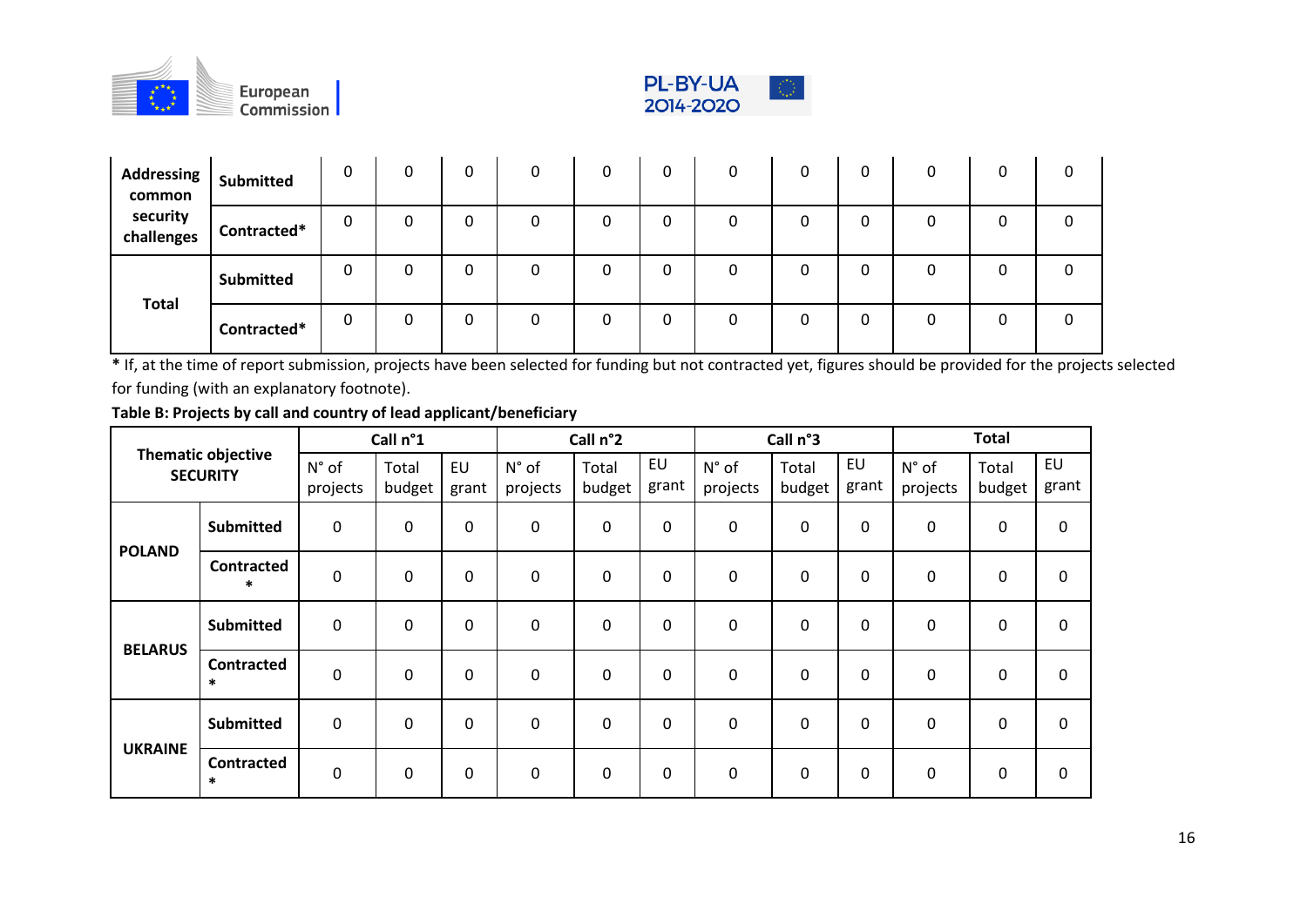



|              | <b>Submitted</b>  | ັ  |  | ∼      | ∽ |  |   |
|--------------|-------------------|----|--|--------|---|--|---|
| <b>Total</b> | <b>Contracted</b> | ັບ |  | ∽<br>ັ |   |  | ◡ |

\* If, at the time of report submission, projects have been selected for funding but not contracted yet, figures should be provided for the projects selected for funding (with an explanatory footnote).

\*\* Country of lead applicant

## **Table A: Projects by call and priority**

|                                                         |                                             |                       | Call n°1        |              |                   | Call n°2        |                    |                   | Call n°3        |             |                            | <b>Total</b>    |                    |
|---------------------------------------------------------|---------------------------------------------|-----------------------|-----------------|--------------|-------------------|-----------------|--------------------|-------------------|-----------------|-------------|----------------------------|-----------------|--------------------|
|                                                         | <b>Thematic objective</b><br><b>BORDERS</b> | N° of<br>proje<br>cts | Total<br>budget | EU<br>grant  | N° of<br>projects | Total<br>budget | <b>EU</b><br>grant | N° of<br>projects | Total<br>budget | EU<br>grant | $N^{\circ}$ of<br>projects | Total<br>budget | <b>EU</b><br>grant |
| <b>Support to</b><br>border<br>efficiency               | <b>Submitted</b>                            | 0                     | $\pmb{0}$       | $\mathbf 0$  | $\pmb{0}$         | 0               | $\pmb{0}$          | $\boldsymbol{0}$  | 0               | 0           | 0                          | 0               | $\pmb{0}$          |
| and<br>security                                         | Contracted*                                 | 0                     | $\mathbf 0$     | $\mathbf 0$  | $\mathbf 0$       | 0               | $\mathbf 0$        | 0                 | 0               | 0           | 0                          | 0               | $\mathbf 0$        |
| Improveme<br>nt of<br>border<br>manageme                | <b>Submitted</b>                            | 0                     | $\mathbf 0$     | $\mathbf{0}$ | $\mathbf 0$       | 0               | $\mathbf 0$        | 0                 | 0               | 0           | 0                          | 0               | $\mathbf 0$        |
| nt<br>operations,<br>customs<br>and visas<br>procedures | Contracted*                                 | 0                     | $\pmb{0}$       | $\mathbf{0}$ | $\mathbf 0$       | $\Omega$        | 0                  | 0                 | 0               | 0           | 0                          | 0               | $\mathbf 0$        |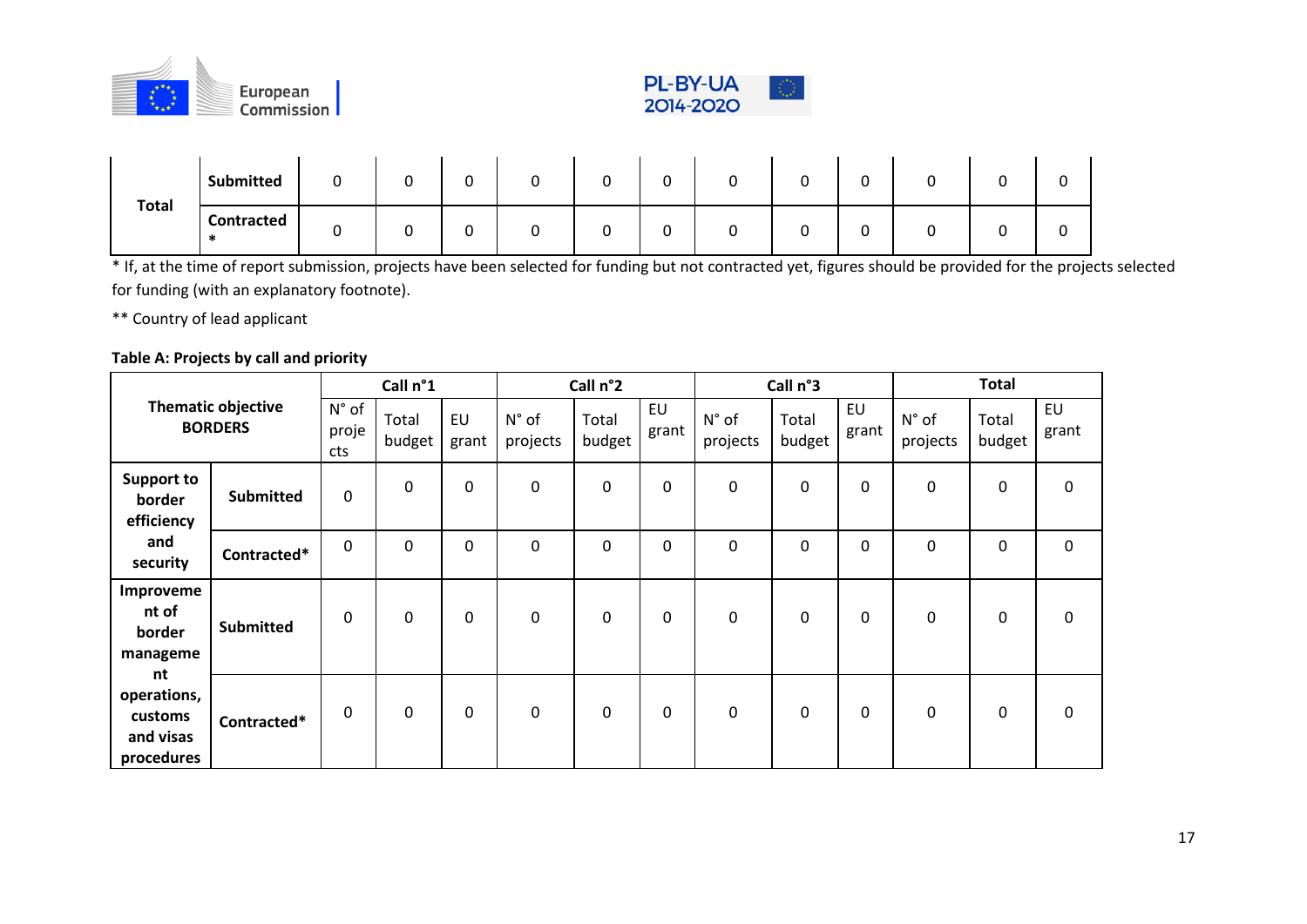



|              | <b>Submitted</b> | $\overline{\phantom{0}}$ | ⌒<br>ັ | $\sim$<br>ັ | $\sqrt{2}$<br>ັ | $\sim$<br>ັ | ∽ |   | ⌒ |  | ັບ |
|--------------|------------------|--------------------------|--------|-------------|-----------------|-------------|---|---|---|--|----|
| <b>Total</b> | Contracted*      |                          | ⌒<br>ັ | $\sim$<br>ັ | ⌒<br>ັ          | ∽<br>ັ      | ◠ | ີ |   |  | ັບ |

**\*** If, at the time of report submission, projects have been selected for funding but not contracted yet, figures should be provided for the projects selected for funding (with an explanatory footnote).

**Table B: Projects by call and country of lead applicant/beneficiary**

|                |                                             |                     | Call n°1    |             |             | Call n°2    |                  |                  | Call n°3    |                  |             | <b>Total</b> |             |
|----------------|---------------------------------------------|---------------------|-------------|-------------|-------------|-------------|------------------|------------------|-------------|------------------|-------------|--------------|-------------|
|                | <b>Thematic objective</b><br><b>BORDERS</b> | $N^{\circ}$ of      | Total       | <b>EU</b>   | N° of       | Total       | EU               | $N^{\circ}$ of   | Total       | EU               | N° of       | Total        | EU          |
|                |                                             | projects            | budget      | grant       | projects    | budget      | grant            | projects         | budget      | grant            | projects    | budget       | grant       |
| <b>POLAND</b>  | <b>Submitted</b>                            | $\mathbf 0$         | $\mathbf 0$ | $\mathbf 0$ | $\pmb{0}$   | $\mathbf 0$ | $\mathbf 0$      | $\pmb{0}$        | $\mathbf 0$ | $\mathbf 0$      | $\pmb{0}$   | $\pmb{0}$    | $\pmb{0}$   |
|                | <b>Contracted</b><br>$\ast$                 | $\boldsymbol{0}$    | $\pmb{0}$   | $\mathbf 0$ | $\mathbf 0$ | $\mathbf 0$ | $\mathbf 0$      | $\boldsymbol{0}$ | $\mathbf 0$ | $\pmb{0}$        | $\pmb{0}$   | $\pmb{0}$    | 0           |
| <b>BELARUS</b> | <b>Submitted</b>                            | $\pmb{0}$           | $\mathbf 0$ | 0           | $\mathbf 0$ | 0           | 0                | $\pmb{0}$        | $\mathbf 0$ | 0                | 0           | 0            | 0           |
|                | <b>Contracted</b><br>$\ast$                 | $\pmb{0}$           | $\mathbf 0$ | $\mathbf 0$ | $\pmb{0}$   | $\mathbf 0$ | $\boldsymbol{0}$ | $\pmb{0}$        | $\mathbf 0$ | $\boldsymbol{0}$ | $\pmb{0}$   | $\pmb{0}$    | $\pmb{0}$   |
| <b>UKRAINE</b> | <b>Submitted</b>                            | $\pmb{0}$           | $\mathbf 0$ | $\mathbf 0$ | $\mathbf 0$ | $\mathbf 0$ | $\mathbf 0$      | $\pmb{0}$        | 0           | $\boldsymbol{0}$ | $\pmb{0}$   | $\pmb{0}$    | $\pmb{0}$   |
|                | <b>Contracted</b><br>$\ast$                 | $\mathbf 0$         | $\mathbf 0$ | $\mathbf 0$ | $\mathbf 0$ | $\mathbf 0$ | $\mathbf 0$      | $\mathbf 0$      | $\mathbf 0$ | $\mathbf 0$      | $\mathbf 0$ | $\mathbf 0$  | $\mathbf 0$ |
| <b>Total</b>   | Submitted                                   | $\mathbf 0$         | $\mathbf 0$ | $\mathbf 0$ | $\mathbf 0$ | $\mathbf 0$ | $\mathbf 0$      | $\mathbf 0$      | $\mathbf 0$ | $\mathbf 0$      | $\mathbf 0$ | $\mathbf 0$  | $\mathbf 0$ |
|                | <b>Contracted</b><br>$\ast$                 | $\mathsf{O}\xspace$ | 0           | 0           | $\mathbf 0$ | $\pmb{0}$   | $\mathbf 0$      | $\mathbf 0$      | 0           | 0                | $\mathbf 0$ | 0            | $\mathbf 0$ |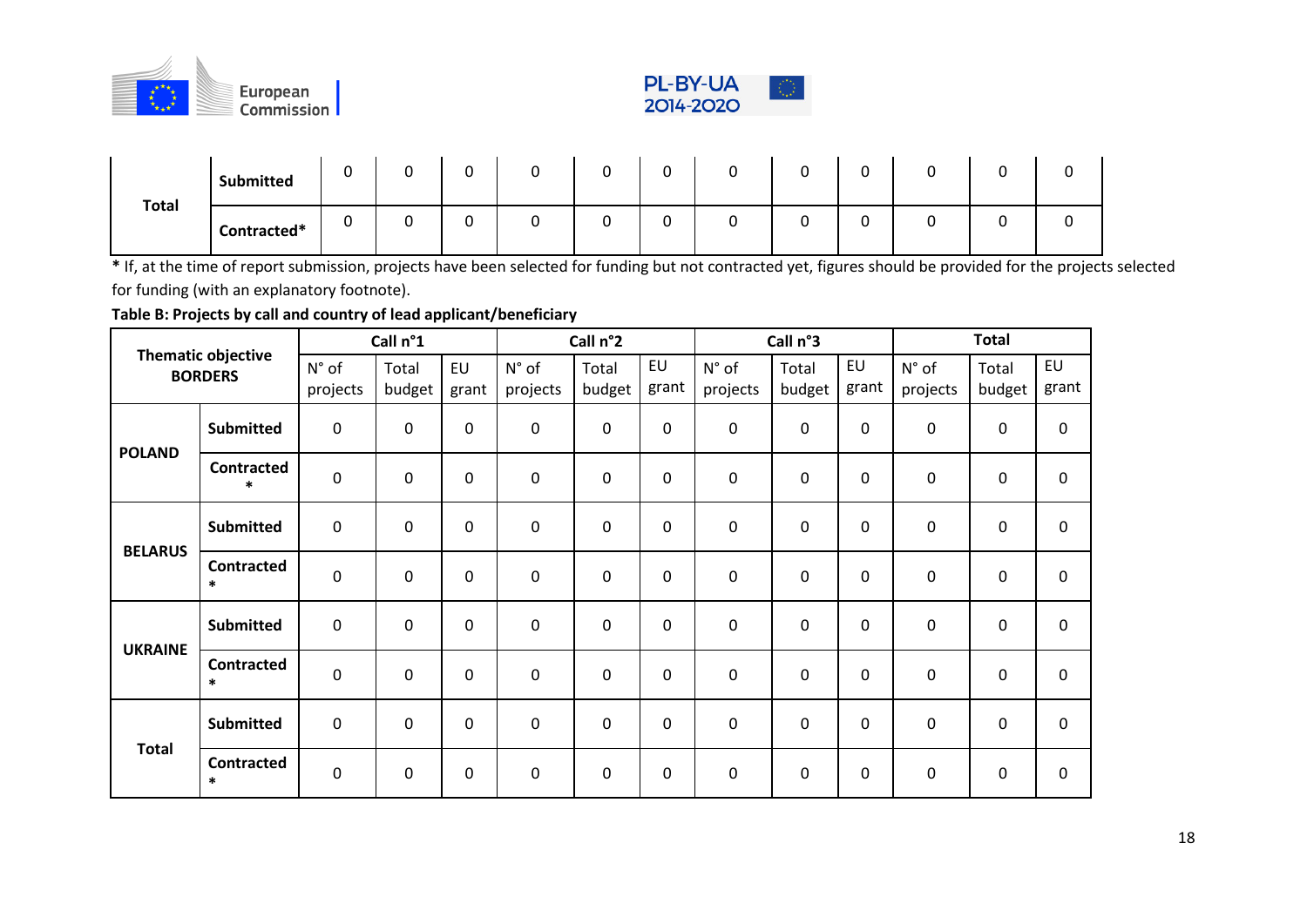



\* If, at the time of report submission, projects have been selected for funding but not contracted yet, figures should be provided for the projects selected for funding (with an explanatory footnote).

\*\* Country of lead applicant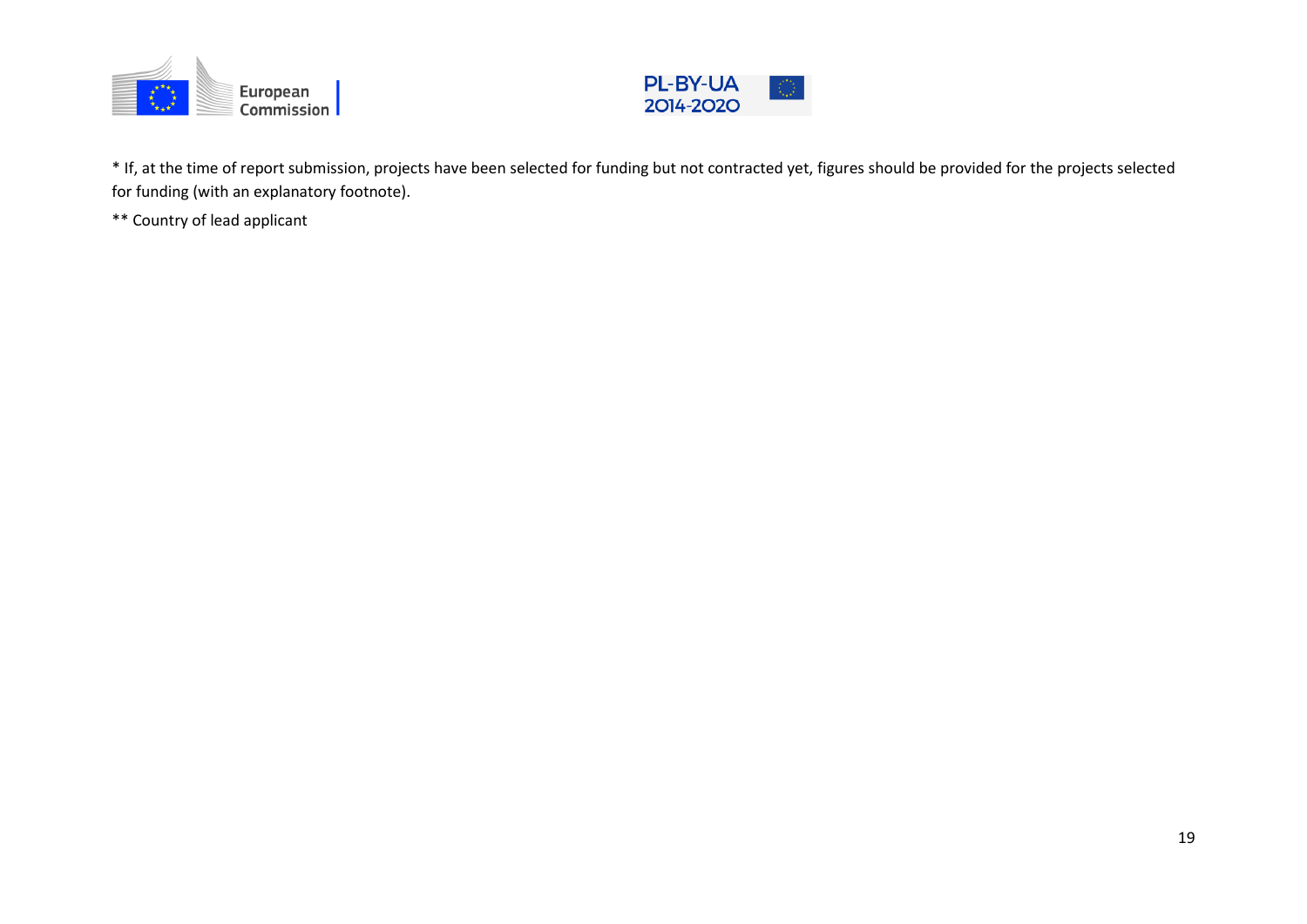



# **Map A: Organisations involved in projects proposals submitted for funding**

Not applicable, no projects selected in the Programme in the reporting period.

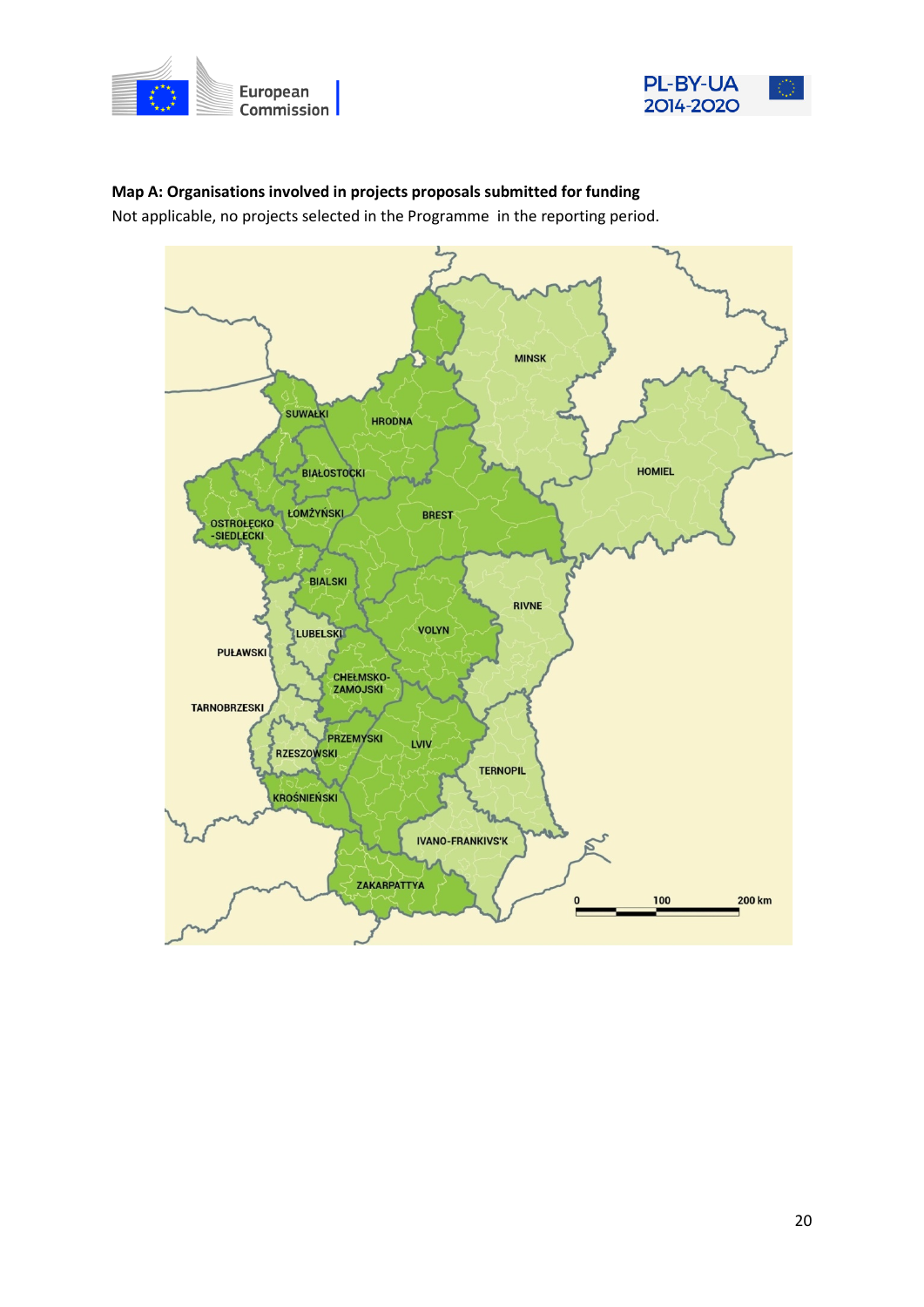



# **MINSK SUWAŁKI HRODNA** BIAŁOSTOCKI **HOMIEL ŁOMŻYŃSKI BREST** OSTROŁĘCKO<br>-SIEDLECKI S **BIALSKI RIVNE VOLYN** LUBELSKI **PUŁAWSKI CHELMSKO-**ZAMOJSKI **TARNOBRZESKI** PRZEMYSKI LVIV **RZESZOWSKI TERNOPIL KROŚNIEŃSKI IVANO-FRANKIVS'K** ZAKARPATTYA 100 200 km

**Map B: Organisations involved in grant contracts/projects selected for funding** Not applicable, no projects selected in the Programme in the reporting period.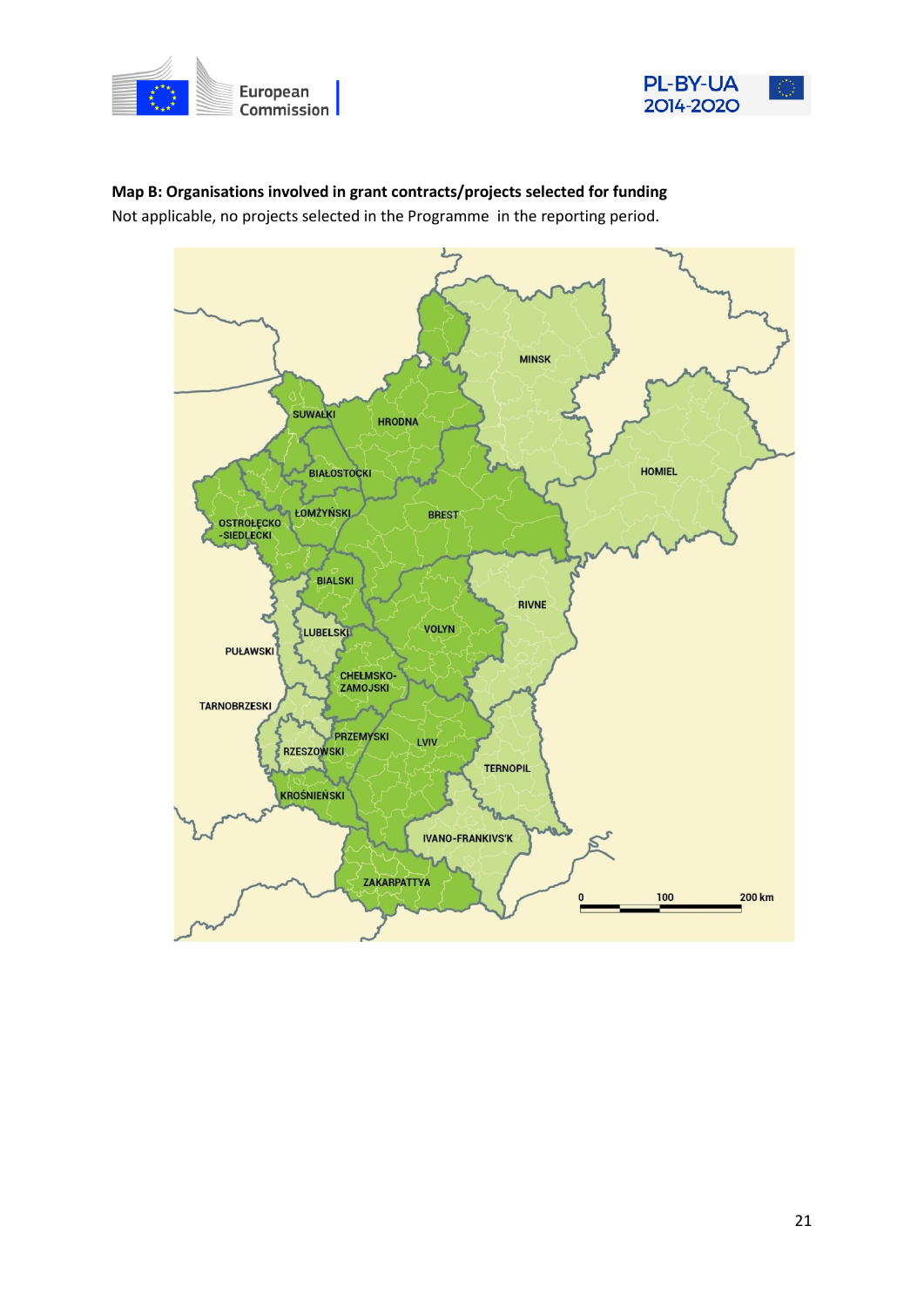



# **Table C: Organisations involved in projects proposals submitted for funding and in grant contracts** The same data presented in Maps A and B should also be provided in the above Table C.

| Country        | Eligible regions         | N° of Lead<br>applicants | $N^{\circ}$ of partners $N^{\circ}$ of lead | beneficiaries | N° of partner<br>beneficiaries |
|----------------|--------------------------|--------------------------|---------------------------------------------|---------------|--------------------------------|
|                | Bialski                  | $\pmb{0}$                | $\pmb{0}$                                   | $\pmb{0}$     | $\pmb{0}$                      |
|                | Białostocki              | 0                        | $\pmb{0}$                                   | $\pmb{0}$     | $\pmb{0}$                      |
|                | Chełmsko-zamojski        | $\pmb{0}$                | $\pmb{0}$                                   | $\pmb{0}$     | $\pmb{0}$                      |
|                | Krośnieński              | $\pmb{0}$                | $\pmb{0}$                                   | $\pmb{0}$     | $\pmb{0}$                      |
|                | Lubelski                 | $\pmb{0}$                | $\pmb{0}$                                   | $\pmb{0}$     | $\pmb{0}$                      |
|                | Łomżyński                | $\pmb{0}$                | $\pmb{0}$                                   | $\pmb{0}$     | $\pmb{0}$                      |
| <b>POLAND</b>  | Ostrołęcko-<br>siedlecki | $\pmb{0}$                | $\pmb{0}$                                   | $\pmb{0}$     | $\pmb{0}$                      |
|                | Przemyski                | $\pmb{0}$                | $\pmb{0}$                                   | $\pmb{0}$     | $\pmb{0}$                      |
|                | Puławski                 | $\pmb{0}$                | $\pmb{0}$                                   | $\pmb{0}$     | $\pmb{0}$                      |
|                | Rzeszowski               | 0                        | $\mathbf 0$                                 | 0             | $\mathbf 0$                    |
|                | Suwalski                 | $\pmb{0}$                | $\pmb{0}$                                   | $\pmb{0}$     | $\pmb{0}$                      |
|                | Tarnobrzeski             | $\pmb{0}$                | $\pmb{0}$                                   | $\pmb{0}$     | $\pmb{0}$                      |
|                | <b>Brest</b>             | $\pmb{0}$                | $\pmb{0}$                                   | $\pmb{0}$     | $\pmb{0}$                      |
|                | Gomel                    | $\pmb{0}$                | $\pmb{0}$                                   | $\pmb{0}$     | $\pmb{0}$                      |
| <b>BELARUS</b> | Grodno                   | $\pmb{0}$                | $\pmb{0}$                                   | $\pmb{0}$     | $\pmb{0}$                      |
|                | Minsk                    | $\pmb{0}$                | $\pmb{0}$                                   | $\pmb{0}$     | $\pmb{0}$                      |
|                | Ivano-Frankivska         | 0                        | $\mathbf 0$                                 | 0             | $\pmb{0}$                      |
|                | Lvivska                  | $\pmb{0}$                | $\pmb{0}$                                   | 0             | $\mathbf 0$                    |
| <b>UKRAINE</b> | Rivnenska                | $\pmb{0}$                | $\pmb{0}$                                   | $\pmb{0}$     | 0                              |
|                | Ternopilska              | 0                        | $\mathsf 0$                                 | 0             | 0                              |
|                | Volynska                 | $\pmb{0}$                | $\pmb{0}$                                   | $\pmb{0}$     | $\pmb{0}$                      |
|                | Zakarpatska              | 0                        | $\pmb{0}$                                   | $\pmb{0}$     | $\pmb{0}$                      |
| <b>TOTAL</b>   |                          |                          |                                             |               |                                |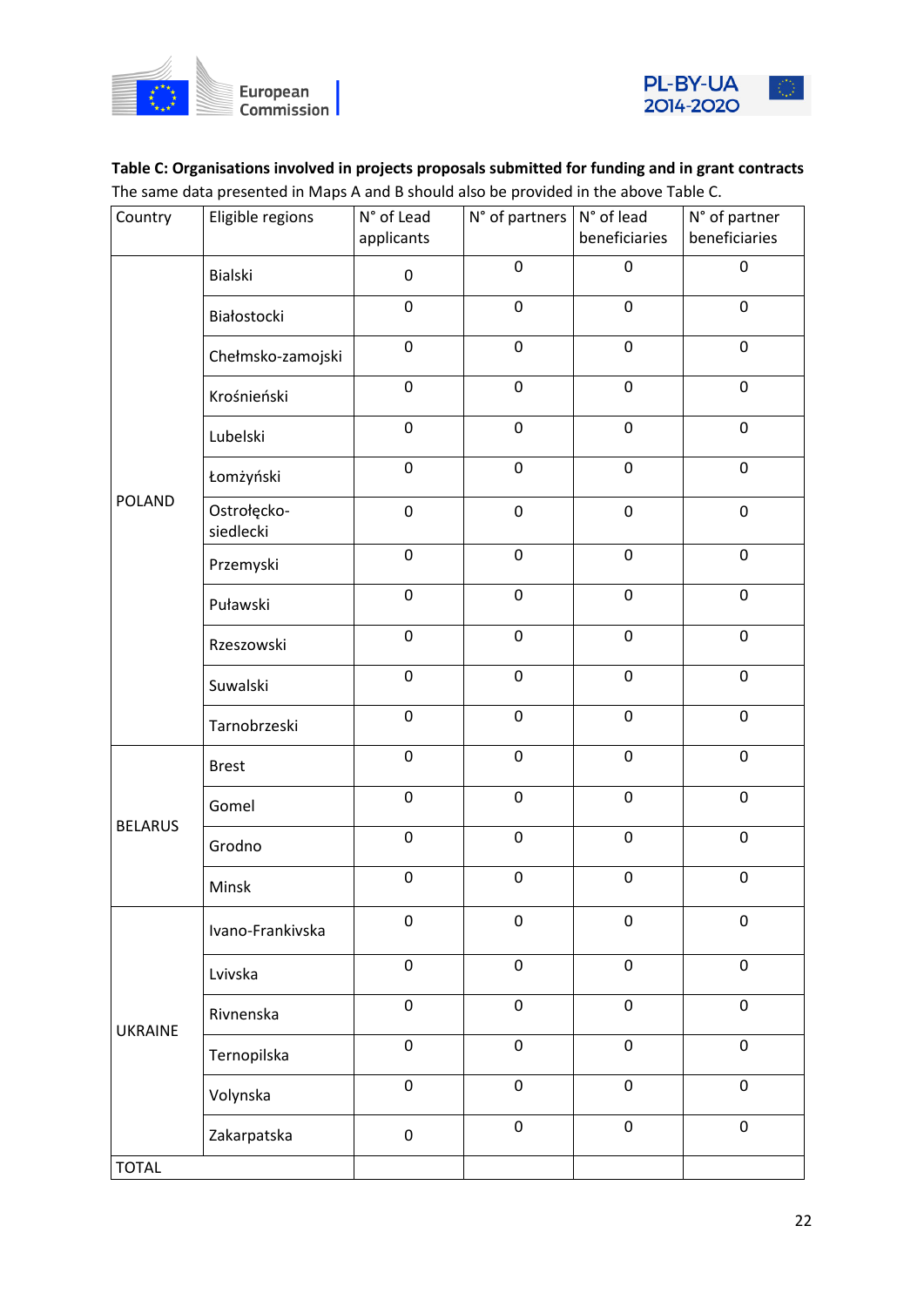



# **4.3 Monitoring and evaluation (max 2 page)**

Not applicable, no projects selected in the Programme in the reporting period.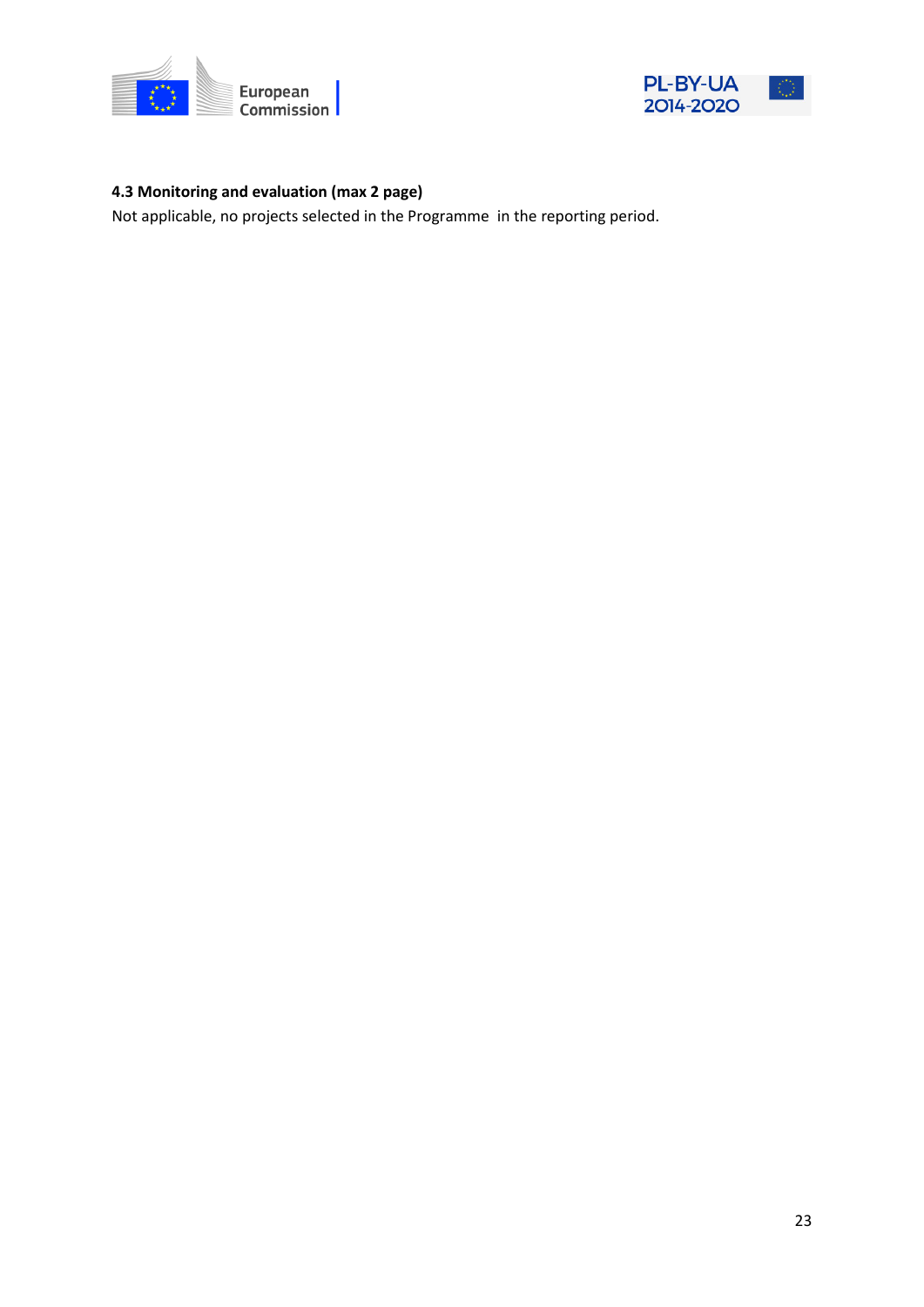



#### **4.4. Technical Assistance activities: Information and communication activities**

In line with the Commission implementing decision of 18 December 2015 no. C(2015) 9197, all activities undertaken in the reported period in relation to the ENI Cross-Border Cooperation Programme Poland-Belarus-Ukraine 2014-2020 (i.e. information and communication activities, activities concerning programme website or programme publications) were financed from Technical Assistance of the ENPI Cross-Border Cooperation Programme Poland-Belarus-Ukraine 2007-2013.

4.4.1 Please submit a detailed list of all information and communication activities undertaken. Ensure that outputs and results are well documented. Follow the table below.

| <b>Activity title and</b><br><b>location</b> | Aim of the<br>activity                                                  | <b>Target group</b>                                                                                                                                                          | <b>Message</b>                                                    | Output                     | <b>Results</b>                                                                                                                                                                                                                                        | <b>Measures to ensure EU</b><br>visibility                                                                            |
|----------------------------------------------|-------------------------------------------------------------------------|------------------------------------------------------------------------------------------------------------------------------------------------------------------------------|-------------------------------------------------------------------|----------------------------|-------------------------------------------------------------------------------------------------------------------------------------------------------------------------------------------------------------------------------------------------------|-----------------------------------------------------------------------------------------------------------------------|
| Designing of the<br>Programme logo           | Preparing new<br>Programme<br>logo for the<br>communication<br>purposes | Potential applicants,<br>beneficiaries, projects'<br>target groups/final<br>beneficiaries, general<br>opinion all parties<br>potentially interested in<br>the Programme etc. | <b>New</b><br>Programme<br>2014-2020<br>with new<br>opportunities | Programme<br>logo designed | - Ensured identification of<br>the Programme with all<br>materials/outputs/results<br>related to its<br>implementation and<br>implementation of<br>projects;<br>- Established the effective<br>communication/promotio<br>n tool for the<br>Programme. | New Programme logo is<br>used always together<br>with the EU flag on all<br>publications and<br>promotional materials |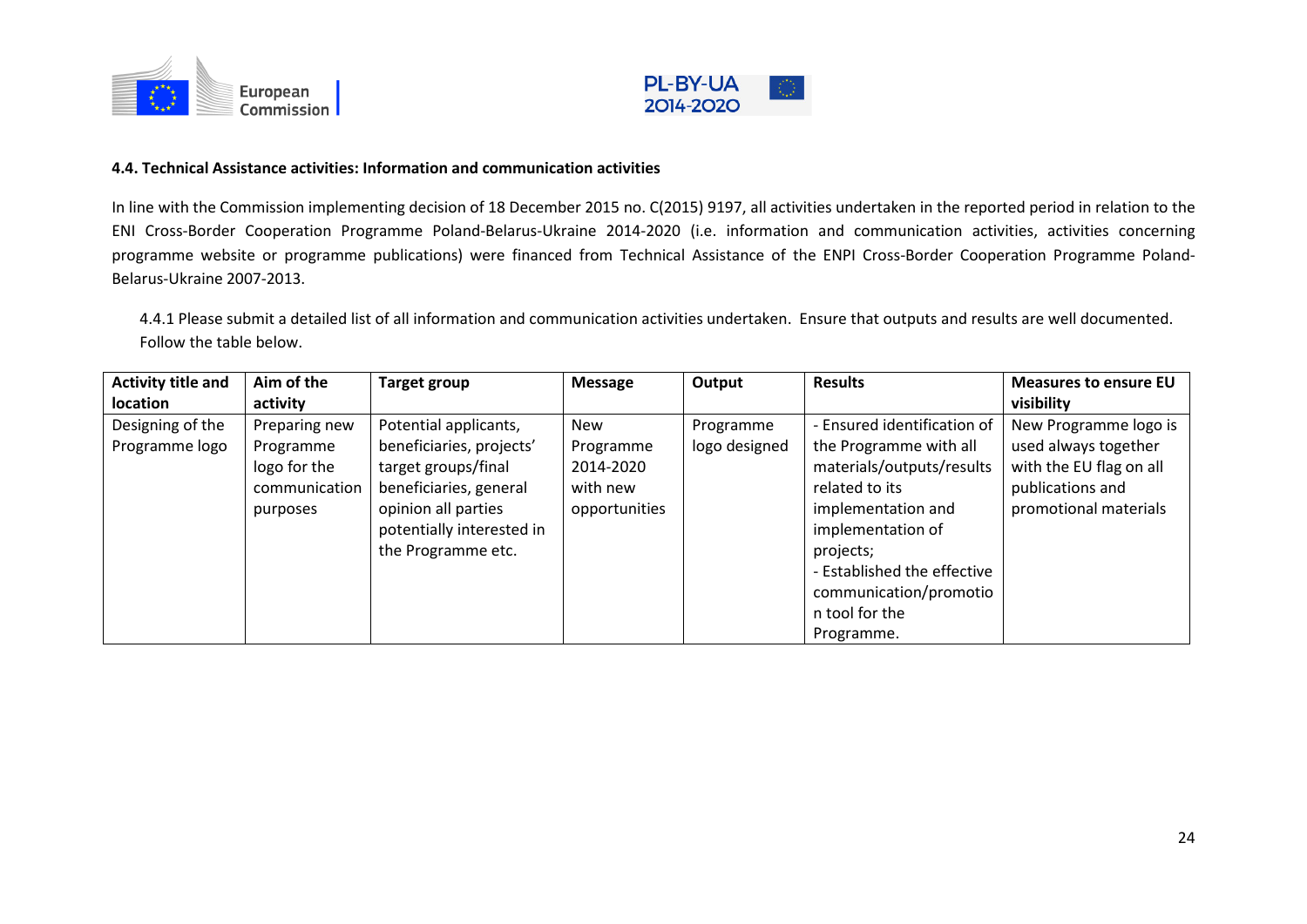



4.4.2 In relation to the activities targeting applicants/beneficiaries, please provide a summary of reviews by applicants/beneficiaries and analyse the impact on the applicants/beneficiaries' capacities.

No such activities within the reporting period.

4.4.3 Please inform about whether EU delegations were invited to the events taking place in their countries and indicate their participation where the case.

No events during the reporting period in the partner countries.

4.4.4 Please describe any activity undertaken in relation to the programme website and social media (max ½ page)

The website for the Programme 2014-2020 was prepared (consultations with the IT company responsible for the development of the website, preparing the content etc.)

4.4.5 Please describe any activity undertaken in relation to programme publications (max  $\frac{1}{2}$ ) page)

The Joint Operational Programme document was prepared graphically and printed out in English.

## **4.5. Other Technical Assistance activities**

All activities undertaken in the reported period in relation to the functioning of the Programme bodies were financed from Technical Assistance of The ENPI Cross-Border Cooperation Programme Poland-Belarus-Ukraine 2007-2013.

### **5. FORECAST FOR THE FOLLOWING YEAR[2](#page-24-0)**

#### **5.1 Programme activities**

Please provide the documents mentioned in Art. 77.4 of the ENI CBC IR as an annex of this report (see page 11)

#### **5.2 Beneficiaries' activities**

Implementation of projects is not foreseen till the end of this forecast.

<span id="page-24-0"></span> $2$  As per the provision of the ENI CBC IR (Art. 77.4), "the annual report shall contain the forecast of activities to be implemented in the following accounting year". This implies that the annual report submitted in February of year x shall include a forecast of activities to be implemented from 30 June of year x-1 to 30 June of year x. Given that 2/3 of the said period will have already elapsed at the time of report submission, it is proposed (i) to extend the forecast period to end of December of year x and (ii) to focus on the activities to be implemented from March to December of year x (and remain rather brief about the previous months).